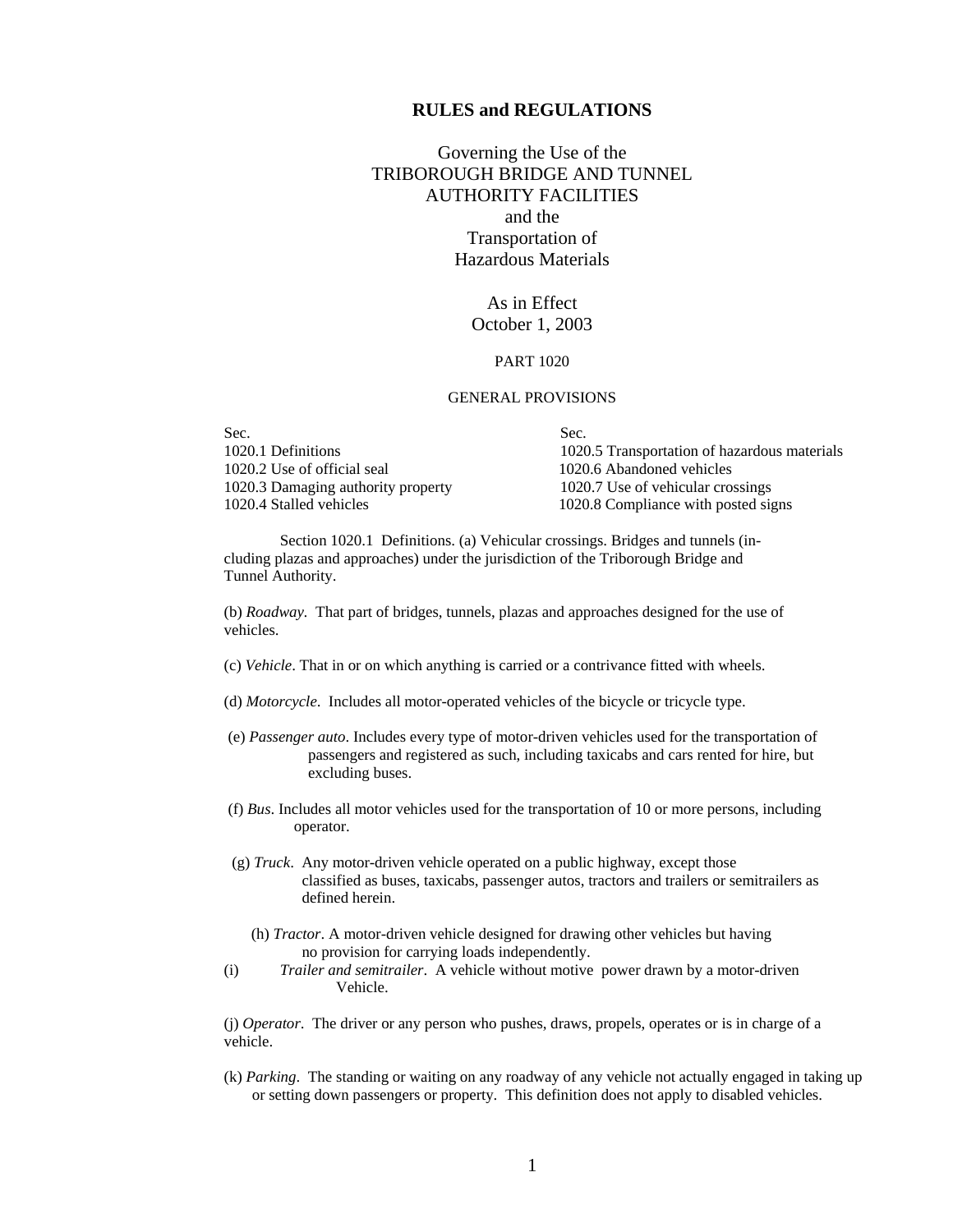**1020.2 Use of official seal**. No person shall adopt, use or affix the official seal adopted by the Triborough Bridge and Tunnel Authority, as incorporated herein, without the written approval of the President of the Authority or his designee.

**1020.3 Damaging authority property**. No person shall damage, mark or deface any structure or appurtenance under the control of the Triborough Bridge and Tunnel Authority. The owner or driver of any vehicle using a vehicular crossing shall be severally liable for any defacement or injury to the structure or Triborough Bridge and Tunnel Authority Equipment caused by such vehicle or by an act of any occupant of such vehicle.

- **1020.4 Stalled vehicles**. Stalled vehicles may be removed from the vehicular crossings by the Triborough Bridge and Tunnel Authority, and such removal will be at the owner's risk.
- **1020.5 Transportation of hazardous materials**. No person shall transport in or upon a vehicular crossing any hazardous materials unless permitted under the rules and regulations governing transportation of hazardous materials via Triborough Bridge and Tunnel Authority facilities, as set forth in Parts 1024 and 1025 of this Title.

**1020.6 Abandoned vehicles**. Vehicles abandoned in or upon vehicular crossings may be sold or disposed of by the Triborough Bridge and Tunnel Authority in such manner as it may deem best. Vehicles shall be deemed to have been abandoned if found unattended in or upon vehicular crossings. However vehicles left in such places as may be designated by the Triborough Bridge and Tunnel Authority as parking areas shall not be deemed to have been abandoned unless such vehicles are permitted to remain in such areas for a period in excess of 18 hours.

- **1020.7 Use of vehicular crossings**. The use of vehicular crossings by any vehicle or other form of traffic shall be and shall be deemed to be conditioned upon payment of the prescribed tolls and upon observance of the rules and regulations of the Triborough Bridge and Tunnel Authority. All rights, privileges, licenses and permits, express or implied, for the use of said vehicular crossings by any vehicle or other form of traffic, granted by the Triborough Bridge and Tunnel Authority, shall be and shall be deemed to be revocable, and each such right, privilege, license or permit, at the option of the Triborough Bridge and Tunnel Authority, shall be and shall be deemed to be revoked and cancelled by and upon the breach of any rule or regulation or of violation of any applicable laws or ordinances while in or upon the said vehicular crossings. Vehicles violating any of the rules and regulations of the Triborough Bridge and Tunnel Authority, as well as other vehicles owned or operated by the owner and/or operator of such vehicles, may be excluded from vehicular crossings permanently or for a specified time. Violators of such rules and regulations shall be subject to the penalties made and provided in the statutes of the State and City of New York.
- **1020.8 Compliance with posted signs**. Every motorist and pedestrian using any facility under the jurisdiction and control of the Triborough Bridge and Tunnel Authority shall obey and comply with the provisions of any posted sign on any of its facilities. 1021.2 Vehicle Limitations. (a) The toll rates set forth in section 1021.1 of the Part are
	- applicable only to vehicles which do not exceed the following limitations:
		- (1) Width-overall including load: Tunnels-8ft. 6in. Bridges-9 ½ ft.
		- (2) Height-overall, from roadway: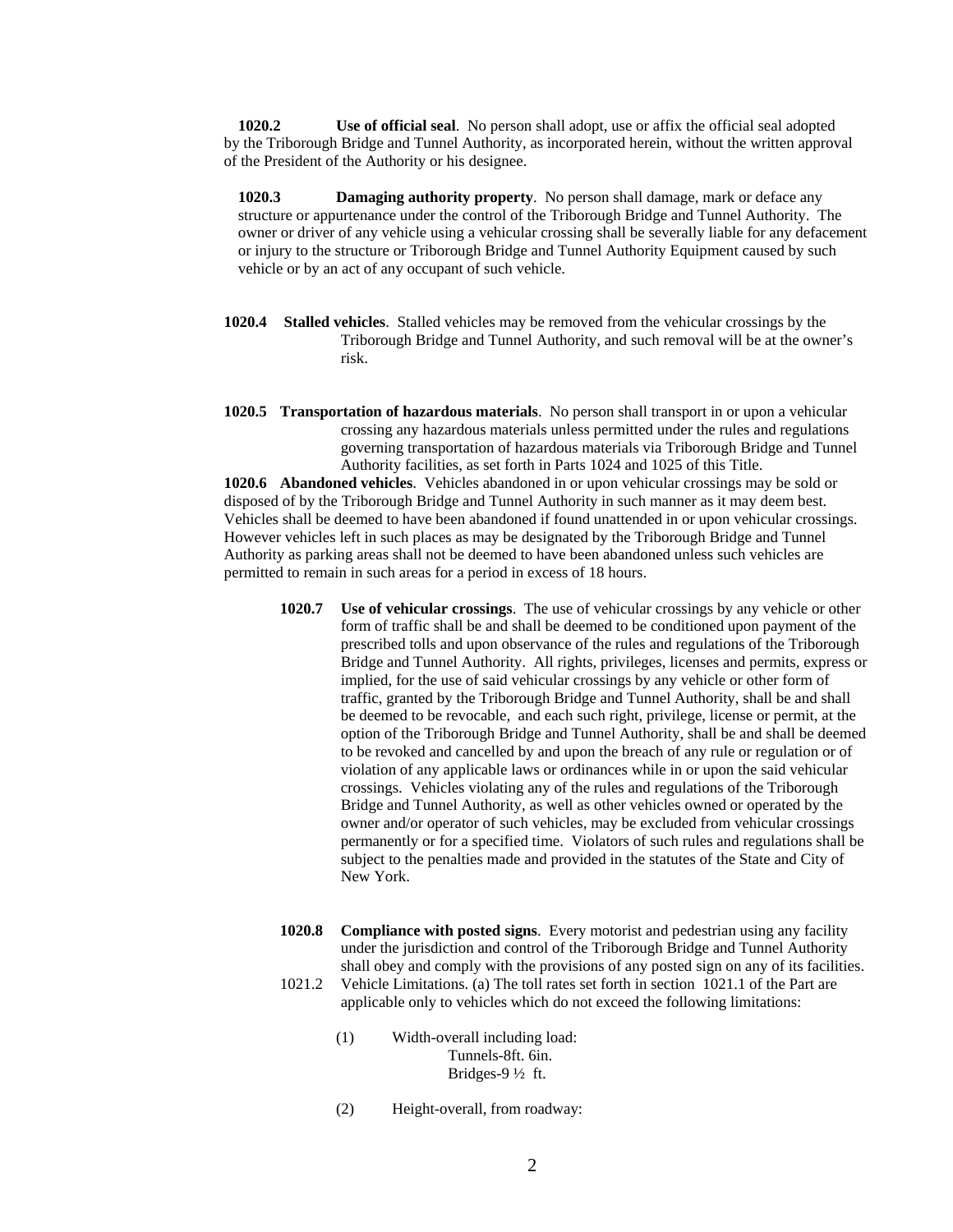| Tunnels-12 ft. 1 in.  |                                                            |  |
|-----------------------|------------------------------------------------------------|--|
| Bridges:              |                                                            |  |
|                       | Robert F. Kennedy-14 ft. 6 in., except trucks onbound from |  |
| Manhattan are limited |                                                            |  |
| to 13 ft. 10in.       |                                                            |  |
| Bronx-Whitestone      | $-14$ ft. 6 in.                                            |  |
| Throgs Neck           | -15ft                                                      |  |
| Cross Bay Veterans    |                                                            |  |
| Memorial              | $-13$ ft. 6 in.                                            |  |
| Marine Parkway-Gil    |                                                            |  |
| Hodges Memorial       | $-13$ ft.                                                  |  |
| Henry Hudson          | $-12$ ft.                                                  |  |
| Verrazano-Narrows     | $-15$ ft. upper level; 14 ft. 5 in. lower                  |  |
| level                 |                                                            |  |

(3) Weight:

Tunnels and bridges-limit of 80,000 lbs., as prescribed by New York State Department of Transportation regulations.

(b) No vehicles exceeding the limits above set forth shall be permitted in or upon the facilities, except by prior arrangements made through the officer in charge of the facility. Vehicles requiring special handling shall pay double the appropriate toll rate herein before set forth.

## **PART 1022**

## **TYPES OF TRAFFIC EXCLUDED FROM VEHICULAR CROSSINGS**

Sec.

1022.1 Dangerous or unsafe vehicles

1022.2 Slow-moving vehicles

1022.3 Vehicles subject to inspection

1022.4 Commercial traffic on Henry Hudson Bridge

1022.5 Horses and horse-drawn vehicles

Section 1022.1 Dangerous or unsafe vehicles. Vehicles loaded in such a manner or with such material or so constructed or equipped as to be likely to endanger persons or property, or are likely to render the use of vehicular crossings unsafe, are not allowed in or upon vehicular crossings. Without limiting the foregoing, the following types of vehicles are not allowed in or upon vehicular crossings:

- (a) vehicles with persons standing on the outside thereof, or trucks with persons sitting on the rear with feet dangling:
- (b) vehicles in the charge of incompetent or intoxicated operators or operators under the influence of any narcotics or habit-forming drugs;
- (c) vehicles having flat tires;
- (d) vehicles with solid or metal tires, including steamrollers;
- (e) pushcarts, wheelbarrows, bicycles, velocipedes, mopeds and similar vehicles (bicycles may be walked across the pedestrian paths of Marine Parkway-Gil Hodges Memorial, Cross Bay Veterans Memorial and Robert F. Kennedy Bridges);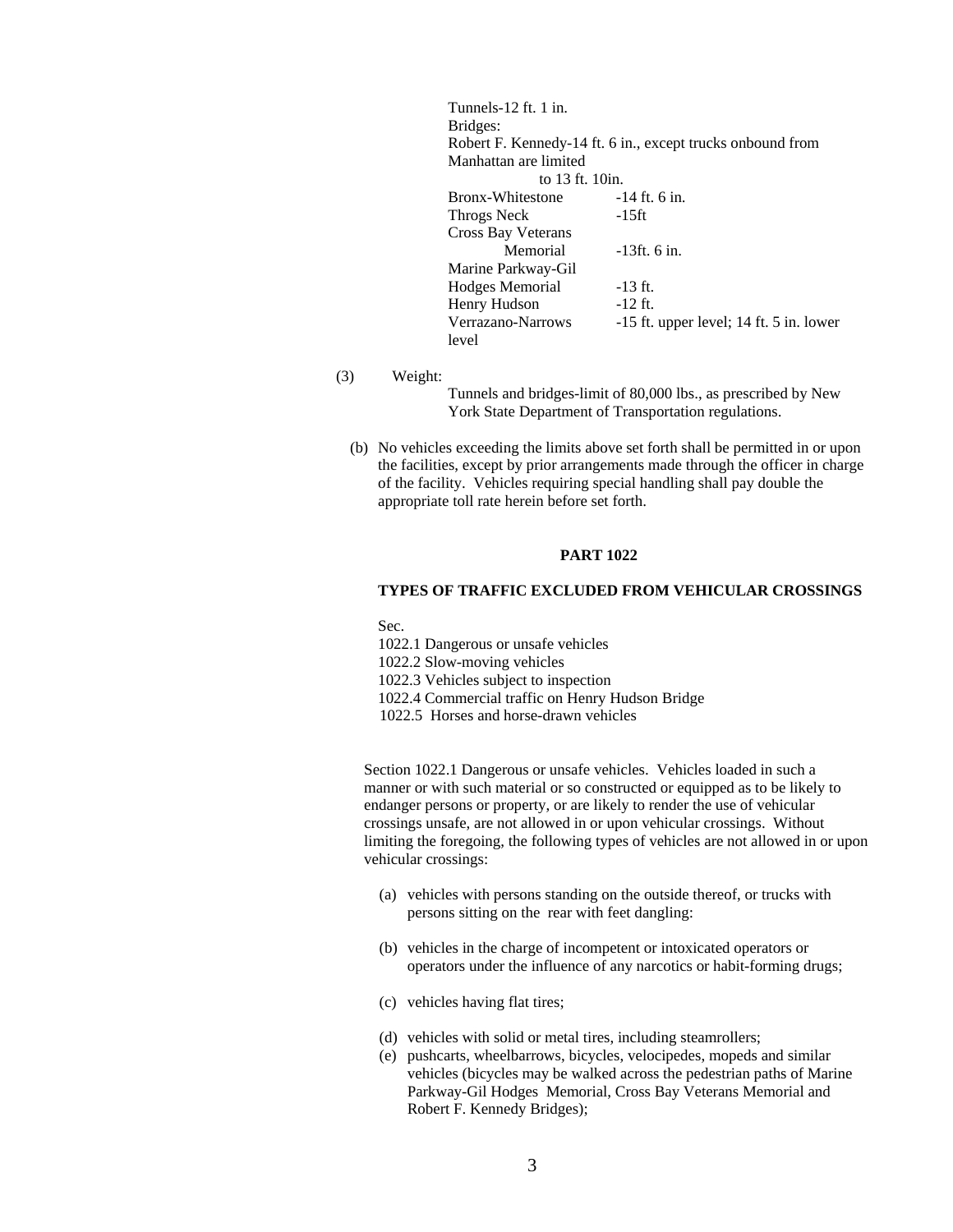- (f) vehicles loaded with garbage, papers, loose hay, straw or similar material not effectively covered;
- (g) vehicles loaded with animals or poultry not properly confined;
- (h) vehicles overloaded to such an extent that the means of propulsion are insufficient;
- (i) vehicles with inadequate brakes;
- (j) vehicles transporting hazardous materials, unless permitted under the rules and regulations governing transportation of hazardous materials via Triborough Bridge and Tunnel Authority facilities, as set forth in Parts 1024 and 1025 of this Title;
- (k) buses with passengers standing between the driver and the front entrance door, or so located as to obstruct the view of the driver both front and /or sides;
- (l) bicycles, motor scooters, except as hereinafter provided, whizzerbikes, motorettes and other similar small power-propelled vehicles, horse-drawn vehicles, mopeds, open-top double-deck buses with passengers on top deck, gasoline tank trucks (loaded or empty), pedestrians, animals (except when properly confined in vehicle), and vehicles emitting excess smoke, are not permitted in the tunnels. Motor scooters having tire widths of at least three inches and outside tire diameters of at least 16 inches, and capable of maintaining a minimum speed of at least 30 miles per hour on the upgrade portions of the tunnel roadways, shall not be excluded from the tunnels. Motorcycles, motor scooters or any vehicles having tire widths less than three inches are not permitted to cross the Verrazano-Narrows Bridge;
- (m) other vehicles which, in the judgment of the person immediately in charge of the facility, are likely to delay traffic, damage the facility, endanger persons or property or render the use of vehicular crossings unsafe; and
- (n) ready-mix concrete vehicles with a load in excess of  $8\frac{1}{2}$  cubic yards of regular weight concrete or 11 cubic yards of lightweight concrete.
- **1022.2 Slow-moving vehicles**. No unusually slow-moving vehicles, and no vehicles which, for any other reason, are likely to cause undue delay or interference with traffic, are permitted in or on vehicular crossings, except at such times and under such circumstances that no undue delay to traffic will occur.
- **1022.3 Vehicles subject to inspection**. Before using any vehicular crossing, all vehicles shall be subject to inspection by an employee of the Triborough Bridge and Tunnel Authority, properly identified, or a police officer, to determine whether such use would be in violation of these rules and regulations.
- **1022.4 Commercial traffic on Henry Hudson Bridge**. All horses and horse-drawn vehicles are prohibited from using the Henry Hudson Bridge.
- **1022.5 Horses and horse-drawn vehicles**. All horses and horse-drawn vehicles are prohibited from using all vehicular crossings.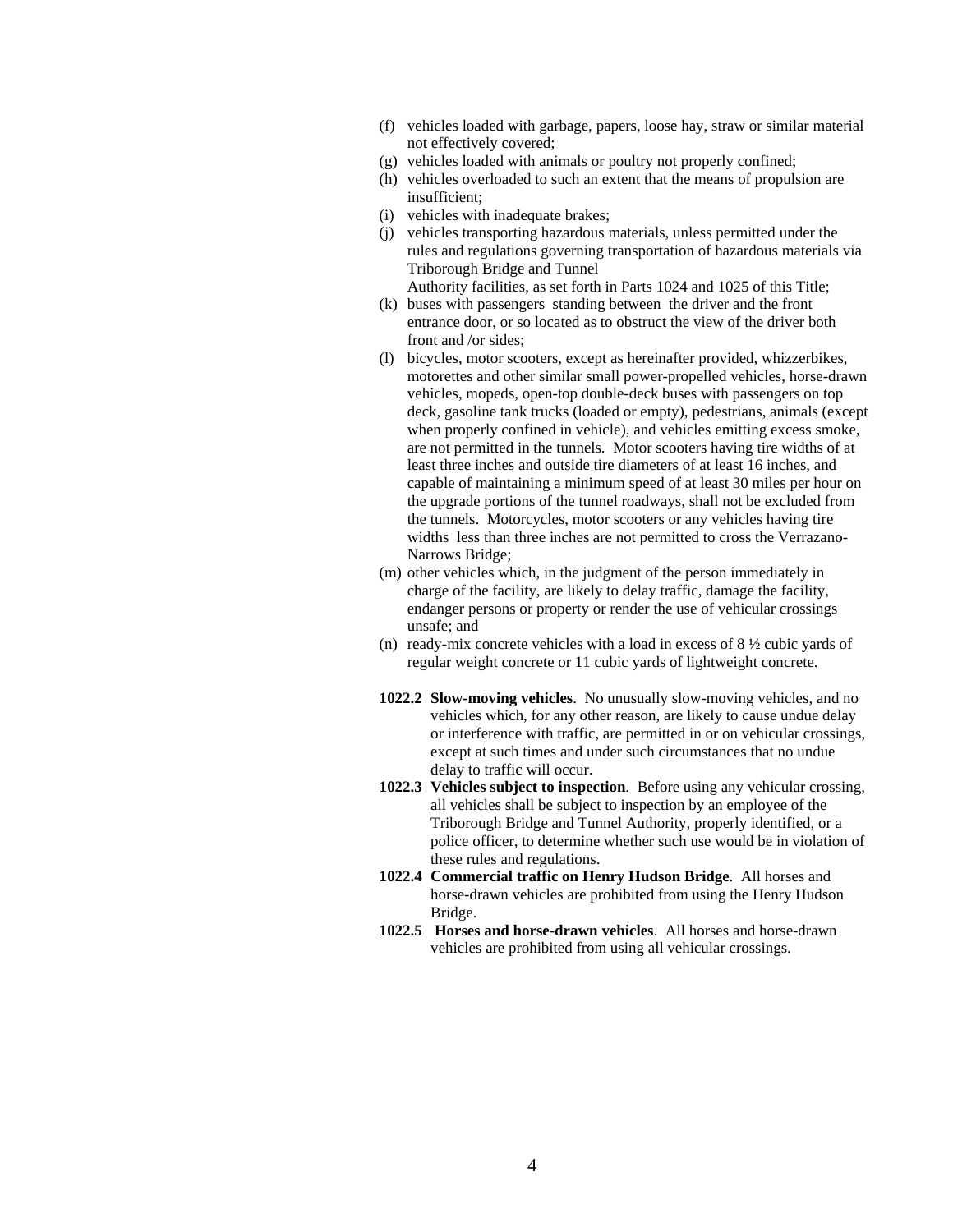# PART 1023

#### OPERATION OF VEHICLES

Sec.

- 1023.1 Careless or negligent operation of vehicles
- 1023.2 Licensing registration and equipment
- 1023.3 Compliance with traffic control devices
- 1023.4 Traffic signal lights
- 1023.5 Speed limits
- 1023.6 Traffic lanes
- 1023.7 Payment of Tolls
- 1023.8 Following
- 1023.9 Cutouts and similar devices prohibited
- 1023.10 Coasting
- 1023.11 Stopping, standing, and parking
- 1023.12 No complete turns
- 1023.13 Tire changes and repairs
- 1023.14 Signaling change of movement
- 1023.15 Dazzling headlights; horns
- 1023.16 Approach of emergency vehicles
- 1023.17 Driving instruction prohibited

**Section 1023.1 Careless or negligent operation of vehicles.** No vehicle shall be operated carelessly or negligently or in disregard of the right or safety of others, or without due caution and circumspection, or at a rate of speed or in a manner so as to endanger unreasonably or to be likely to endanger unreasonably persons or property, or while the operator thereof is under the influence of intoxicating liquors or any narcotic or habit-forming drug. Nothing herein contained or omitted from these rules and regulations shall be constructed to relieve any person whatsoever from exercising all reasonable care to avoid or prevent injury or damage to persons or property.

**1023.2 Licensing, registration and equipment**. No person shall operate a motor vehicle in or upon any part of a vehicular crossing unless he is duly authorized to operate motor vehicles in the State of New York, and no motor vehicle which is not registered or is not properly equipped for operation upon the public highways of the State in accordance with the provisions of the law of the State of New York shall be permitted in or upon any part of a vehicular crossing.

**1023.3 Compliance with traffic control devices.** Anything herein contained to the contrary notwithstanding, all persons in or upon vehicular crossings must at all times comply with any lawful order, signal or direction, by voice or hand, of any employee of the Triborough Bridge and Tunnel Authority, properly identified, or police officer. When traffic is controlled by signs, or mechanical or electrical signals, such signs and signals shall be obeyed unless an employee of the Triborough Bridge and Tunnel Authority, properly identified, or a police officer, directs otherwise.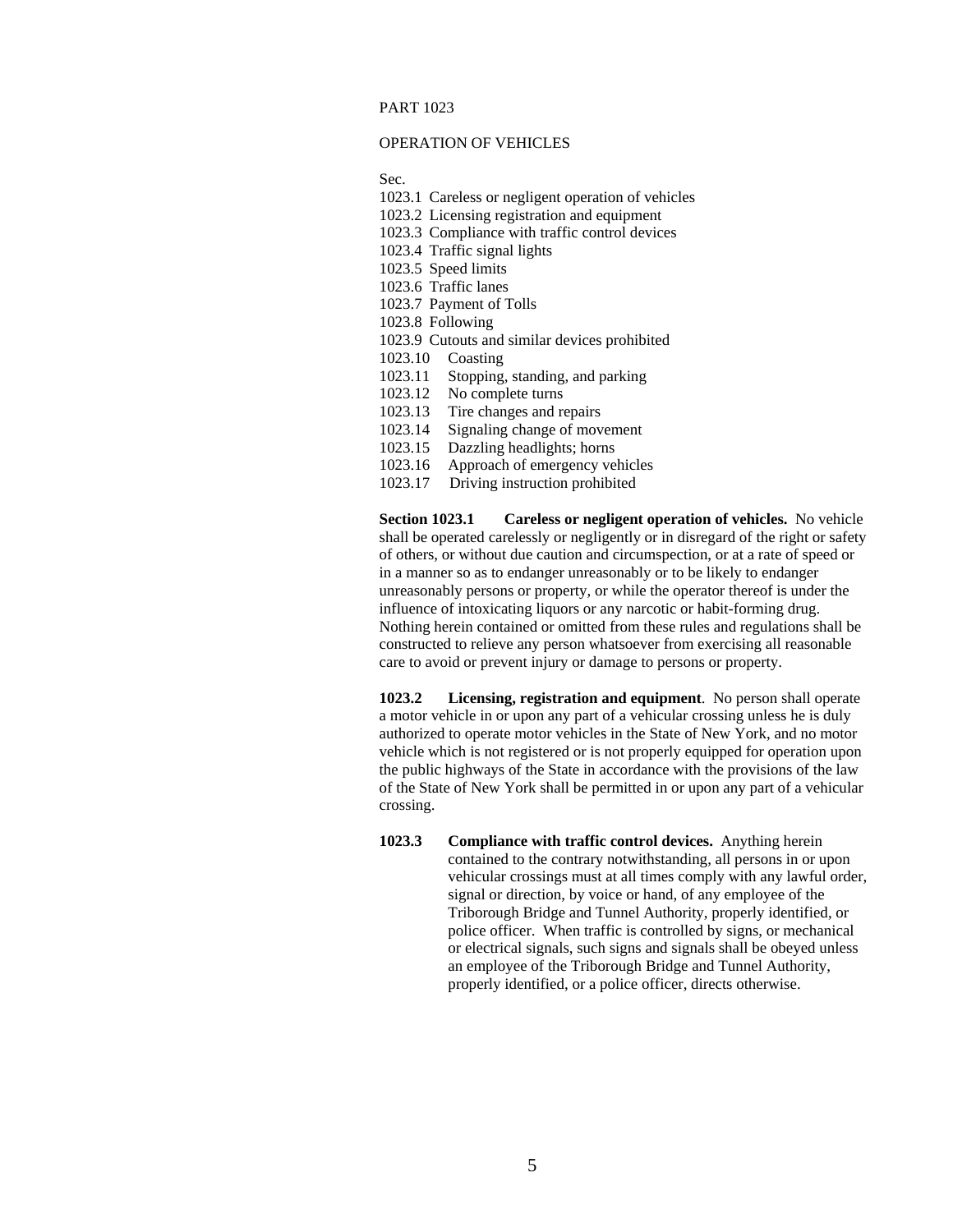**1023.4 Traffic signal lights**. Traffic signal lights used in vehicular tunnels and on bridges shall have the following meanings:

 Green light: all vehicles may proceed Red light: all vehicles shall stop Amber light: all vehicles shall proceed with caution

- **1023.5 Speed limits**. (a) Subject to the provisions of section 1023.1 of this Part, no vehicle shall be operated in excess of the speed limit as posted in or upon the bridge crossings, in tunnels between portals and at the approaches to the toll booths.
	- (b) In the tunnels between portals, the minimum speed limit shall be 10 miles per hour in the slow lane and 30 miles per hour in the fast lane, except as posted.
	- (c) Nothing herein contained shall be construed to apply to police and fire department vehicles, ambulances, and to Triborough Bridge and Tunnel Authority emergency vehicles.
- **1023.6 Traffic Lanes**. Slow-moving vehicles shall under all circumstances remain in the

Right-hand lane, except when otherwise directed. All traffic shall normally stay in the right-hand lane, except when overtaking other traffic on the bridges. In the tunnels, where the roadway is divided into lanes, vehicles shall not cross the dividing line unless so directed by an employee on duty.

- **1023.7 Payment of tolls.** No vehicle shall cross the bridges or tunnels without the payment of the toll prescribed by the Triborough Bridge and Tunnel Authority at the regularly established places and in the manner established for the collection of such tolls.
- **1023.8 Following.** No vehicle shall follow another vehicle except at a safe and prudent distance.
- **1023.9 Cutouts and similar devices prohibited**. No operator of any vehicle shall use any cutout or other apparatus or device which shall allow the exhaust gas to escape into the atmosphere without passing through a muffler or silencer.
- **1023.10 Coasting**. Coasting is prohibited. Gears shall be engaged at all times while vehicle is in motion.
- **1023.11 Stopping, standing and parking**. Traffic shall not stop, stand or park upon any part of the vehicular crossings, except:
- (a) when necessary to avoid injury or damage to persons or property;
- (b) in compliance with the direction of an employee of the Triborough Bridge and Tunnel Authority, properly identified, or a police officer or a traffic signal;
- (c) when paying tolls; or
- (d) when disabled.
- **1023.12 No complete turns**. No complete turns shall be made, except under the direction of a Triborough Bridge and Tunnel Authority employee, properly identified, or a police officer.
- **1023.13 Tire changes and repairs**. Tire changes and repairs shall not be made in or upon vehicular crossings, except when authorized by a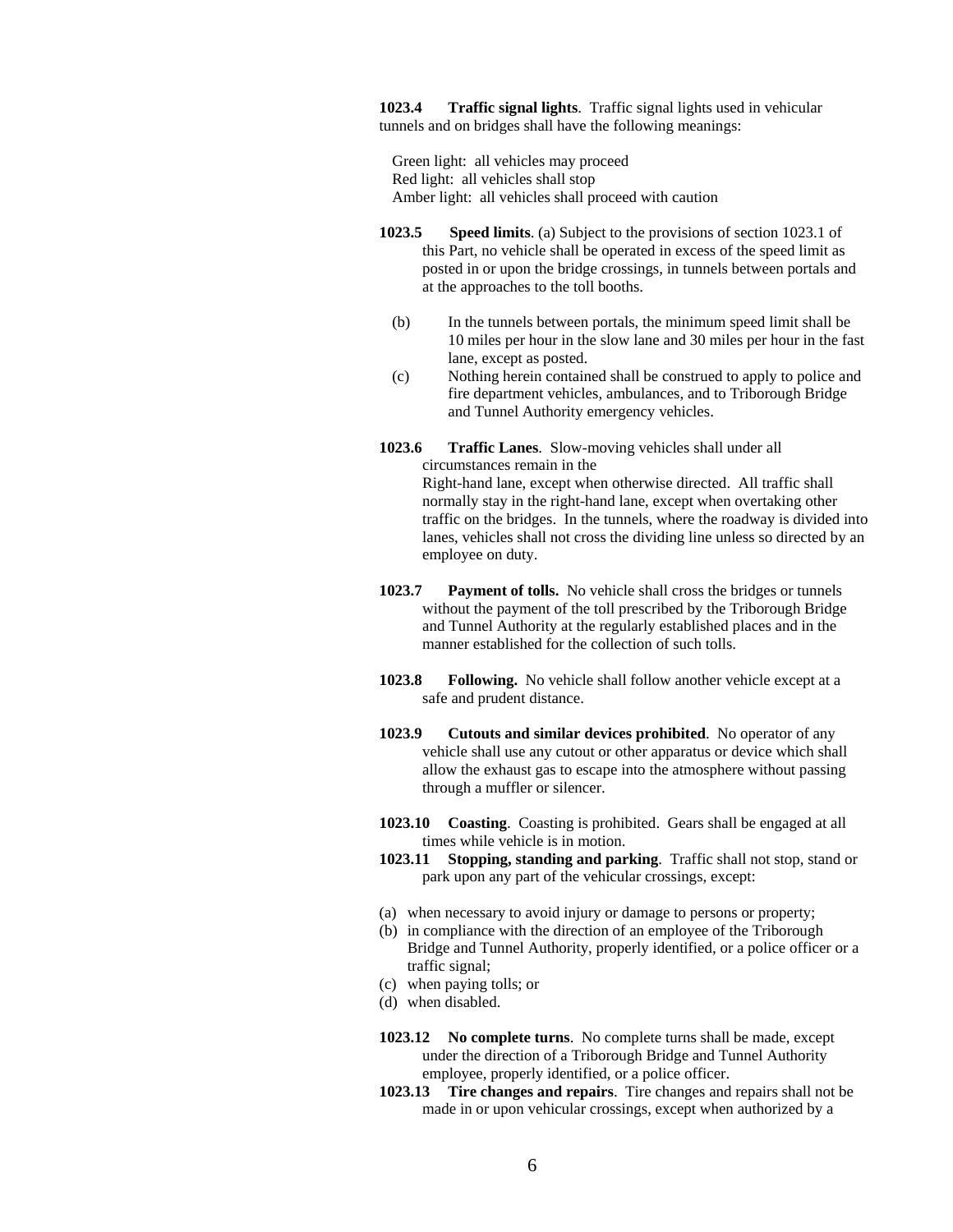Triborough Bridge and Tunnel Authority employee, properly identified, and under his direction.

- **1023.14 Signaling change of movement**. Before starting, stopping, backing or turning, operators of all vehicles shall make certain that such movement can be made in safety, and an appropriate signal, by means of the hand and arm or by a mechanical or electrical device, shall be given.
- **1023.15 Dazzling headlights; horns**. The use of dazzling headlights is prohibited. Flashing of headlights and sounding of horns in any tunnel are prohibited.
- **1023.16 Approach of emergency vehicles**. Upon the approach of any ambulance, police or fire department vehicle, or upon the approach of Triborough Bridge and Tunnel Authority vehicles giving adequate warning by means of bell, audible device or warning light, all traffic shall proceed as near as possible to the right-hand curb on the roadway and stop, unless and until otherwise directed by an employee of the Triborough Bridge and Tunnel Authority, properly identified, or a police officer, or until such traffic shall have passed.
- **1023.17 Driving instruction prohibited**. Teaching or giving instructions in operating automobiles or motorcycles is prohibited in or upon any vehicular crossing under the jurisdiction of the Triborough Bridge and Tunnel Authority.

# Special Notice

The regulations of the Authority require carriers of hazardous materials to comply in every respect with regulations of the U.S. Department of Transportation ("USDOT). USDOT regulations prohibit motor carriers carrying hazardous materials required to be placarded or marked in accordance with such regulations from operating vehicles through or near tunnels except where there is no practicable alternative or under certain specifically defined conditions. In accordance with this prohibition, the Authority does not permit the operation of vehicles carrying hazardous materials through the tunnel facilities under its jurisdiction: the Queens Midtown Tunnel, the Brooklyn-Battery Tunnel, and the lower level of the Verrazano-Narrows Bridge.

Other restrictions may be in place. For further information call the 24 Hour Operations Department Central Command Center at 212-360-4177.

## **PART 1024**

# **TRANSPORTATION OF HAZARDOUS MATERIALS OVER THE TRIBOROUGH BRIDG, BRONX WHITESTONE BRIDGE, THROGS NECK BRIDGE, HENRY HUDSON BRIDGE, MARINE PARKWAY GIL HODGES MEMORIAL BRIDGE, CROSS BAY VETERANS MEMORIAL BRIDGE, AND VERRAZANO-NARROWS BRIDGE UPPER LEVEL**

Sec.

- 1024.1 Application
- 1024.2 Atomic weapons of war-forbidden explosives
- 1024.3 Explosives- radioactive materials
- 1024.4 Reference to U.S.D.O.T. regulations
- 1024.5 Conformity with city regulations
- 1024.6 Transportation of explosives over the Throgs Neck Bridge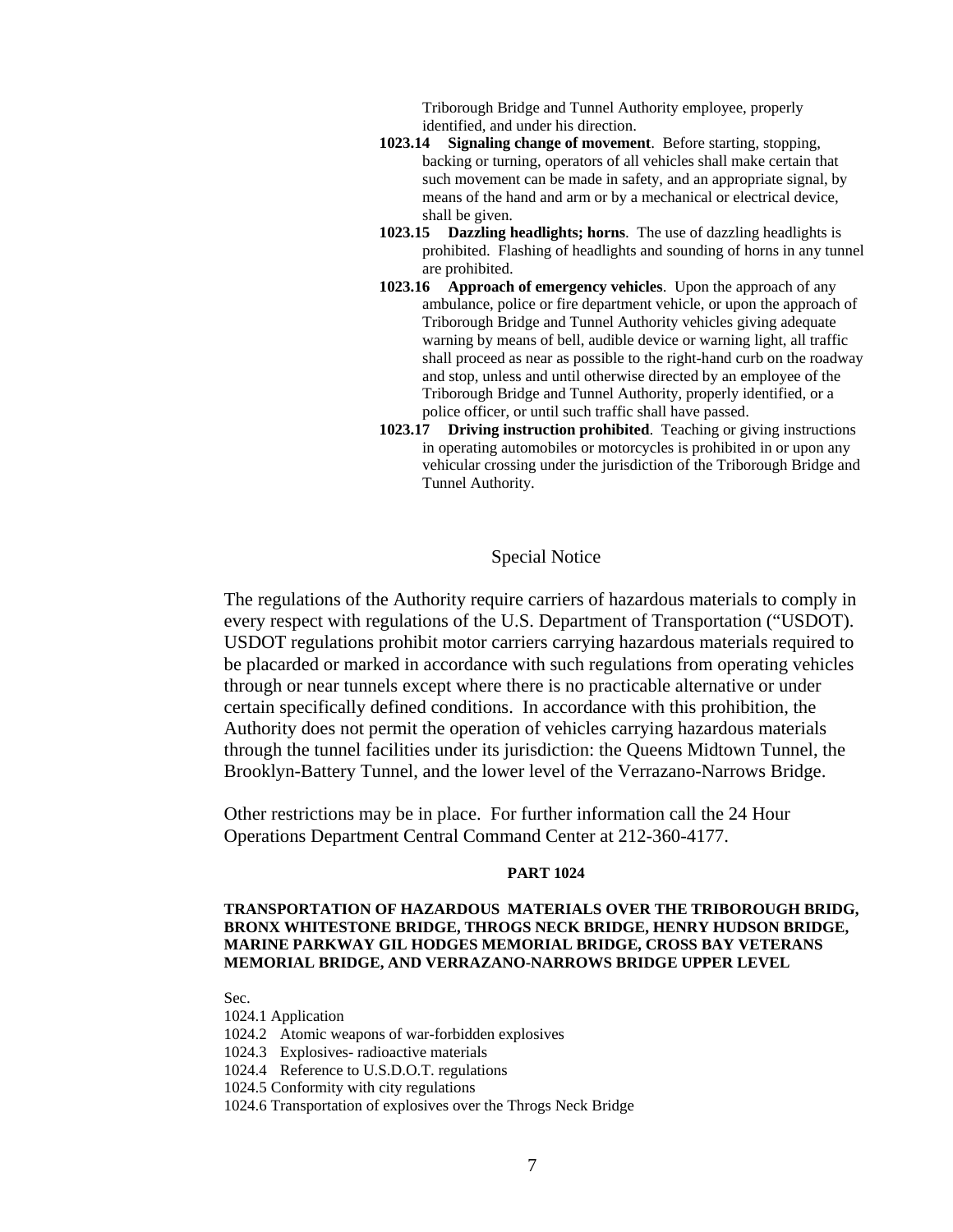Section 1024.1 **Application.** This part shall apply to all Triborough Bridge and Tunnel Authority bridges, except as otherwise set forth in section 1024.6 of this Part.

- 1024.2 **Atomic weapons of war forbidden explosives**. No vehicle shall enter upon the Robert F. Kennedy Bridge, Bronx-Whitestone Bridge, Throgs Neck Bridge, Henry Hudson Bridge, Marine Parkway-Gil Hodges Memorial Bridge, Cross Bay Veterans Memorial Bridge or the Verrazano-Narrows Bridge Upper Level, if its load includes any weapon of war employing atomic fission or radioactive force, or any component part of such weapon containing a fissionable material, or any forbidden explosives as defined by U.S.D.O.T. regulations.
- 1024.3 **Explosives- radioactive materials**. Except as otherwise set forth in section 1024.6 of this Part, no vehicle shall enter upon the Robert F. Kennedy, Bronx-Whitestone Bridge, Throgs Neck Bridge, Henry Hudson Bridge, Marine Parkway -Gil Hodges Memorial Bridge, Cross Bay Veterans Memorial Bridge or the Verrazano-Narrows Bridge Upper Level, if its load includes:
	- (a) any class A or B explosive, as defined by U.S.D.O.T. regulations, except special fireworksincluding railway or track torpedoes-in quantities not in excess of 10 pounds gross weight per vehicle; or
	- (b) any radioactive material including but not limited to radionuclides, nuclear fissionable material, reactor fuel rods, irradiated fuel rods, and radioactive ores, residues and wastes, except;
	- (1) When the type and quantity of radioactive material is such that it is exempt from all U.S.D.O.T. prescribed packaging, marking, labeling and placarding; when radioactive materials are a component part of manufactured articles other than liquids, such as instrument or clock dials or electronic tubes or apparatus, which are exempt from all U.S.D.O.T. specification packaging, marking, labeling and placarding; and
	- (2) with respect to the Verrazano-Narrows Bridge, upper level only, the Bronx-Whitestone Bridge and the Robert F. Kennedy Bridge, when radioactive pharmaceuticals are shipped in compliance with the packaging, marking labeling, placarding and all other regulations issued by the United States Department of Transportation, and when prior permission has been granted by the facility supervisor or his authorized representative at least two hours before intended travel over the bridge.
- 1024.4 **Reference to U.S.D.O.T. regulations**. Whenever reference herein is made to "U.S.D.O.T. regulations," it shall refer to those safety regulations of the United States Department of Transportation which were in effect January 1, 1976, and which are included in parts 100-199, inclusive, and part 397 of title 49, *Code of Federal Regulations*, pursuant to section 9 of the Department of Transportation Act, 49 U.S.C. 1657, dealing with the transportation of hazardous materials by motor carrier by highway.
- 1024.5 **Conformity with Federal, State and City regulations**. No vehicle loaded with any hazardous material, and no tank vehicle which last contained a hazardous material, shall enter upon the Robert F Kennedy, Bronx-Whitestone Bridge, Throgs Neck Bridge, Henry Hudson Bridge, Marine Parkway Gil Hodges Memorial Bridge, Cross Bay Veterans Memorial Bridge or the Verrazano-Narrows Bridge Upper Level, unless such vehicle, its load and the transportation of such load in such vehicle shall in every respect comply with the U.S.D.O.T. regulations, including without limiting the generality of the foregoing, regulations regarding forbidden articles, proper condition for transportation, containers, packaging, marking, labeling, description, certifications, quantity limitations, and loading and placarding or marking of the vehicle, and shall comply with all other applicable laws and regulations of the United States, the State and City of New York, and the departments and agencies thereof as they apply to hazardous materials.
- 1024.6 **Transportation of explosives over the Throgs Neck Bridge**. No vehicle shall enter upon the Throgs Neck Bridge if its load shall include any class A or B explosives as defined by U.S.D.O.T. regulations, except special fireworks-including railway or track torpedoes-in quantities not in excess of 10 pounds gross weight per vehicle, except under the following conditions: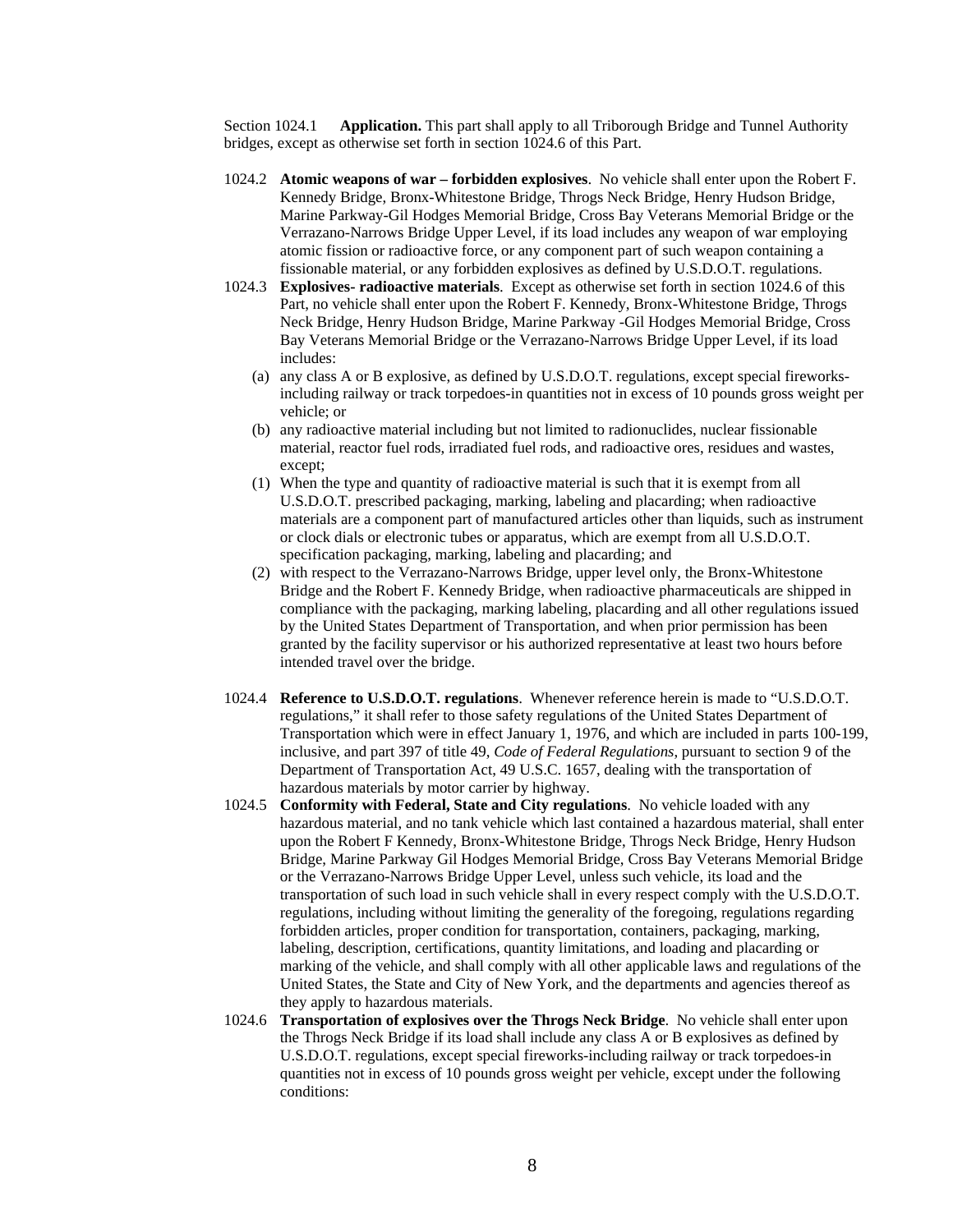- (a) Prior permission must be granted by the General Manager of the bridge, or his authorized representative, at least two hours before intended travel over the bridge.
- (b) If permission to use the facility is granted by the General Manager or his representative, passage may be made during the following hours:

Monday through Friday-10a.m. to 3 p.m.

7p.m. to 6 a.m.

Saturdays, Sundays and holidays-traffic permitting.

- (c) Vehicles transporting class A or B explosive, their contents and shipping documents, shall be subject to inspection by bridge personnel prior to entering the facility.
- (d) Operators of vehicles transporting class A or B explosive must comply with all lawful orders, instructions and directives of authorized bridge personnel.
- (e) Vehicles transporting class A or B explosives, whether halted or in motion, must remain at least 300 feet behind any vehicle traveling in the same direction while crossing the bridge.

#### **PART 1025**

## **TRANSPORTATION OF HAZARDOUS MATERIALS THROUGH THE QUEENS MIDTOWN AND BROOKLYN-BATTERY TUNNELS AND VERRAZANO-NARROWS BRIDGE LOWER LEVEL**

| Sec. |                                                            | Sec.                          |
|------|------------------------------------------------------------|-------------------------------|
|      | 1025.1 References to U.S.D.O.T. regulations                | 1025.14 Flammable liquids     |
|      | 1025.2 Hazard classes and abbreviations                    | 1025.15 Flammable solids      |
|      | 1025.3 Definitions                                         | 1025.16 Oxidizers             |
|      | 1025.4 Quantity limitations                                | 1025.17 Poisons               |
|      | 1025.5 Loading limitations and restrictions-acids          | 1025.18 Irritating materials  |
|      | 1025.6 Unlisted hazardous materials                        | 1025.19 Radioactive materials |
|      | 1025.7 Inspection of vehicle load                          | 1025.20 ORM-A                 |
|      | 1025.8 Conformity with Federal, State and city regulations | 1025.21 ORM-B                 |
|      | 1025.9 Combustible liquids                                 | 1025.22 ORM-C                 |
|      | 1025.10 Compressed gases                                   | 1025.23 ORM-D                 |
|      | 1025.11 Corrosive materials                                | 1025.24 ORM-E                 |
|      | 1025.12 Explosives                                         | 1025.25 Etiological agent     |
|      | 1025.13 Blasting agents                                    |                               |
|      | 1025.26 Index of hazardous materials                       |                               |
|      | 1025.27 Hazardous materials table                          |                               |

**Section 1025.1 Reference to U.S.D.O.T. regulations**. Whenever reference is made herein to "U.S.D.O.T. regulations, it shall refer to those safety regulations of the United States Department of Transportation which were in effect January 1, 1976, and which are included in parts 100-199, inclusive and part 397 of title 49, Code of Federal Regulations, pursuant to section 9 of the Department of Transportation Act, 49 U.S.C. 1657, dealing with the transportation of hazardous materials by motor carrier by highway.

**1025.2 Hazard classes and abbreviations**. Following are the hazard classes as set forth in title 49, Code of Federal Regulations, December 1, 1980. The following terms shall have the same meaning, application, classification and/or abbreviation in this Chapter as are given to them, and as they are used, in the regulations of the U.S. Department of Transportation: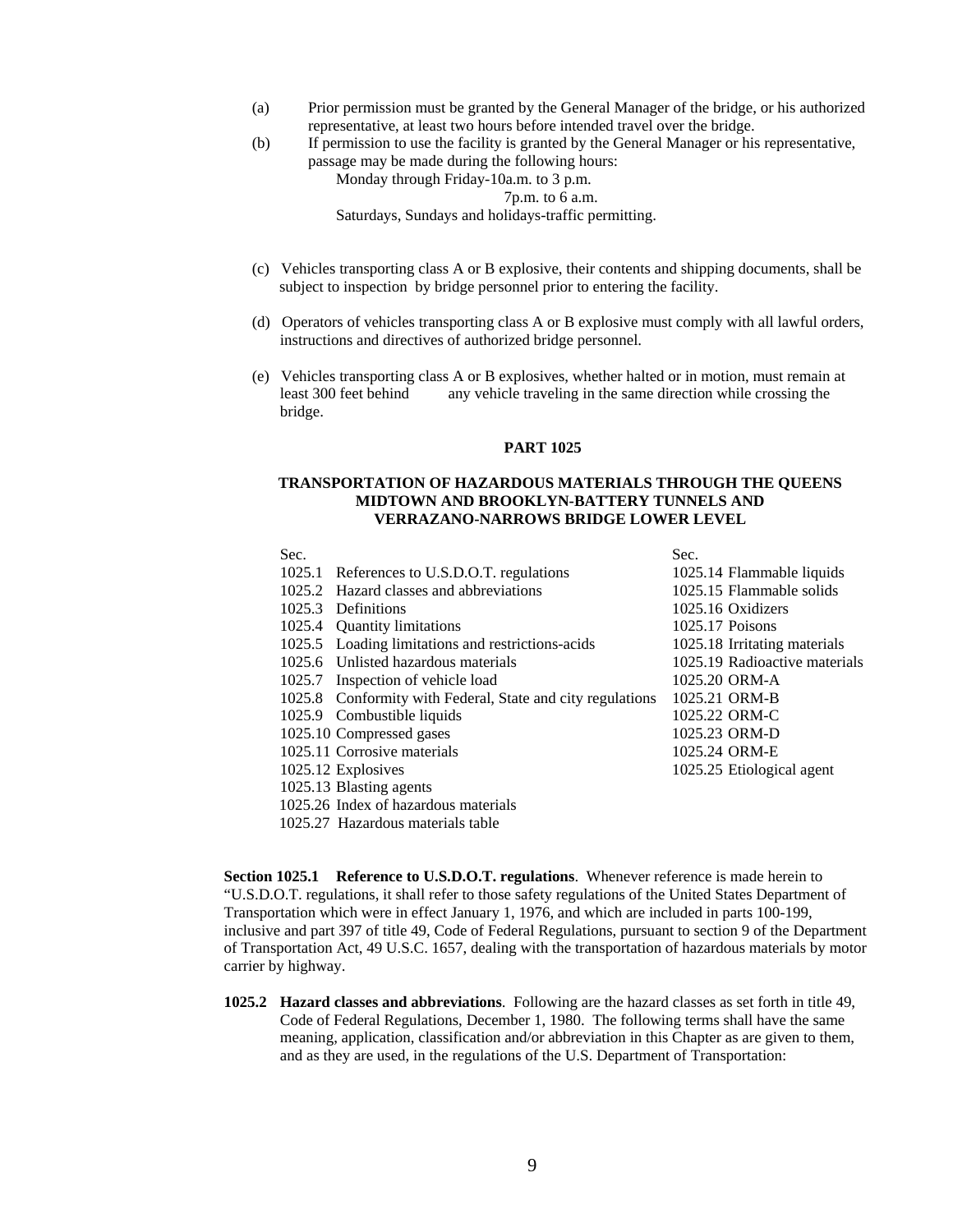Hazard Class

Class A explosive Class B explosive Class C explosive Combustible liquid Flammable liquid Flammable Solid

**Oxidizer** Corrosive material Organic peroxide Nonflammable compressed gas Flammable compressed gas Poison A Poison B Radioactive materials Irritating materials

Other regulated material, class A Other regulated material, class B Other regulated material, class C Other regulated material, class D Other regulated material, class E

Blasting agent Etiological agent Forbidden Not otherwise specified Not otherwise indexed Not otherwise indexed by name

United Nations identification number North American identification number

Note 1: Acid or alkaline liquids containing less than 10 percent free mineral acid, or free caustic, or other liquids having similar effect, which are not ordinarily regulated by the U.S.D.O.T., are considered corrosive liquids by Triborough Bridge and Tunnel Authority regulations, and subject to the provisions noted in subdivisions (f), (g) and (h) of section 1026.11 of this Part.

Note 2: The abbreviations n.o.i. and n.o.i.b.n. may be used in lieu of the abbreviation n.o.s. wherever it appears in the hazardous materials table, section 1025.27 of this Part.

**1025.3** Definitions. (a) *Tunnels* shall mean the Queens Midtown Tunnel, the Brooklyn-Battery Tunnel, and the lower level of the Verrazano-Narrows Bridge.

(b) *Hazardous material* shall mean any explosive or flammable liquid, or any tar or cement softened or cut back with a combustible or flammable liquid, or any combustible liquid, flammable solid, oxidizer, corrosive material, flammable compressed or liquefied gas, or any nonflammable compressed gas which is poisonous or lachrymatory to human beings or which has an irritating, asphyxiating or toxic effect when breathed in small concentrations, or any cryogenic fluid, or any radioactive material, or any other poisonous substance.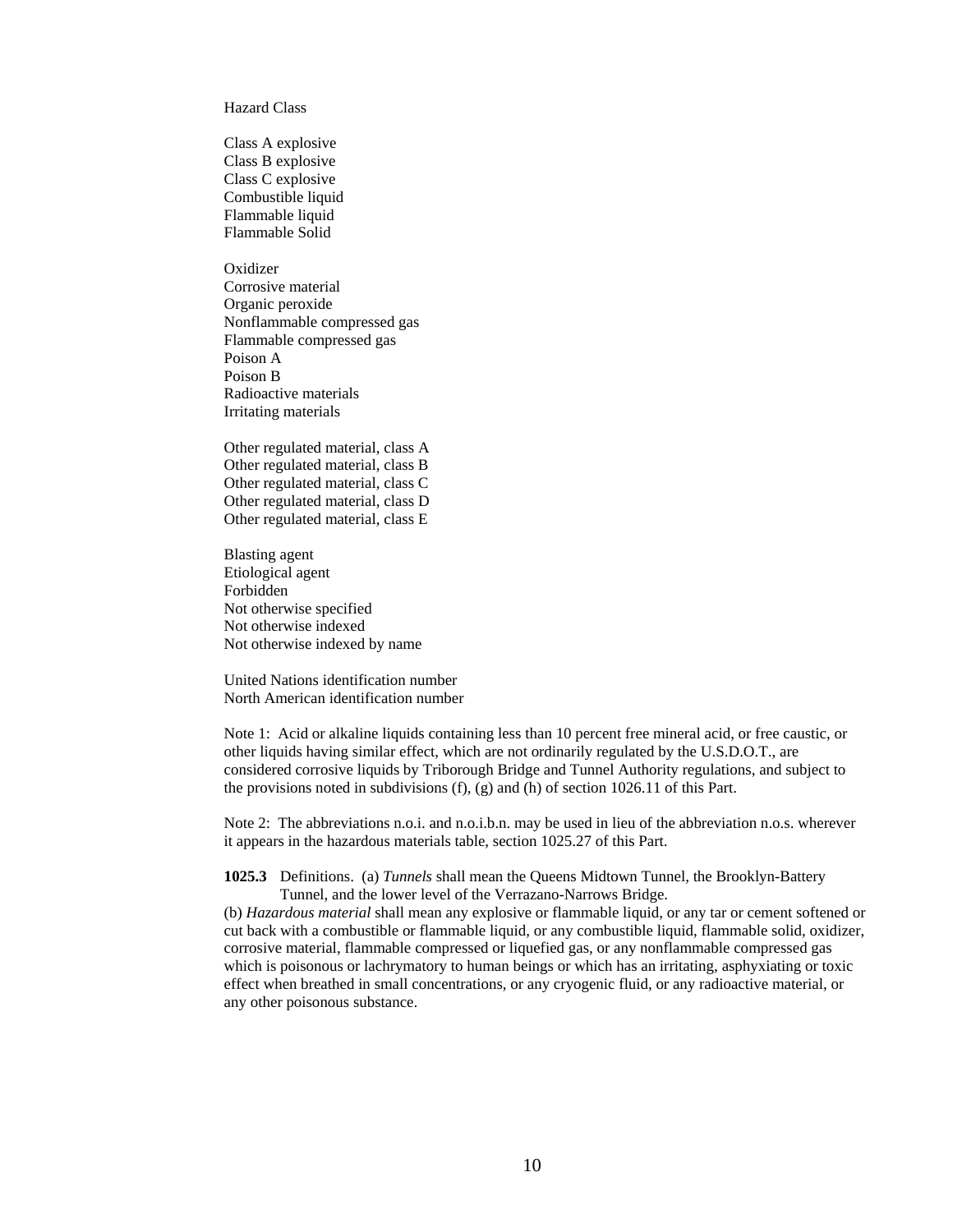- (c) *Hazardous material* shall also mean any poisonous article, or any liquid transported in bulk which may, when released, produce a poisonous or irritating vapor.
- (d) *Hazardous material* shall also include any empty container which last contained any flammable liquid, compressed flammable gas, poison gas, or any nonflammable compressed gas of the lachrymatory, toxic type described above, or which last contained any articles whose passage is shown in section 1025.27 of this Part to be prohibited, and shall also include any empty tank vehicle which last contained any flammable liquid, cutback cement or tar, flammable or nonflammable compressed gas, or any material shown as prohibited in section 1025.27
- (e) *Cryogenic fluids* shall mean ultra-low temperature fluids, i.e., gases maintained in liquid state by low temperature and pressures less than 40 psi absolute.
- (f) *Combustible liquid* shall mean any liquid which gives off a flammable vapor at a temperature above 100F, and at or below 200F, as determined by flash point test with a Tagliabue open cup tester.
- (g) *Flash point* shall mean the lowest temperature at which a liquid gives off a flammable vapor, as determined by test in a Tagliabue open cup tester.
- (h) *Gross weight* shall mean the total weight of the containers and contents.
- (i) *Net weight* shall mean the weight of the contents of packages or containers.
- (j) *Container* shall mean a drum, barrel, cylinder, carboy or other shipping container (other than a tank vehicle) used for the transportation of explosives or other dangerous articles as defined by the U.S. Department of Transportation.
- (k) *Tank vehicle* shall mean any tank motor vehicle with cargo tank, portable tank or bulk pyramided cylinders, used for the transportation of liquid or gases as defined by the U.S. Department of Transportation.
- (l) *Shipping paper* shall mean a manifest, memorandum receipt, bill of lading, shipping order or other memorandum.
- (m) *Prohibited* shall mean not allowed passage, regardless of quantity.
- (n) *ORM* shall mean other regulated materials, as defined by the U.S. Environmental Protection Agency and the U.S.D.O.T. and classified as ORM-A, B, C, D, E: "Any material that does not meet the definition of a hazardous material, other that n combustible liquid in packing having a capacity of 110 gallons or less and specified in 172.101 CFR 49 U.S. Code as ORM material, or that possesses one or more of the characteristics described in 173.500 CFR 49 U.S. Code."
- (o) *Etiologic agent* shall mean any material, or combination of materials, that spontaneously emits ionizing radiation and having a specific activity greater than 0.0002 microcuries per gram.
- **1025.4** Quantity limitations. The limitations per vehicle, the exclusion, and the transportation without limitation of hazardous materials shall be in accordance with section 1025.27 of this Part and the related sections designated under the column "Tunnel regulation section." When two or more hazardous materials-with different quantity limitations as given in these regulations-are transported in the same vehicle at the same time, their combined weight shall not exceed the maximum allowed for the article having the higher weight limitation. The combined quantity of two or more articles having the same quantity limitations shall not exceed the quantity limitations for any such single item. Where contents (gallons) are known, it shall take precedence over gross weights (pounds) in limiting quantity per vehicle.
- **1025.5** Loading limitations and restrictions-acids. (a) when acids or other corrosive liquids and flammable solids or oxidizing materials are transported in the same vehicle at the same time, neither commodity may be loaded above or adjacent to the other.
	- (b) Nitric acid, when loaded in the same vehicle with other acids or other corrosive liquids in carboys, must be separated from the other carboys. A two-inch by six-inch plank, set on edge, shall be nailed across the floor of the vehicle at least 12 inches from the nitric acid carboys, and the space between the plank and the carboys of nitric acid shall be filled with sand, sifted ashes, or other incombustible absorbent material.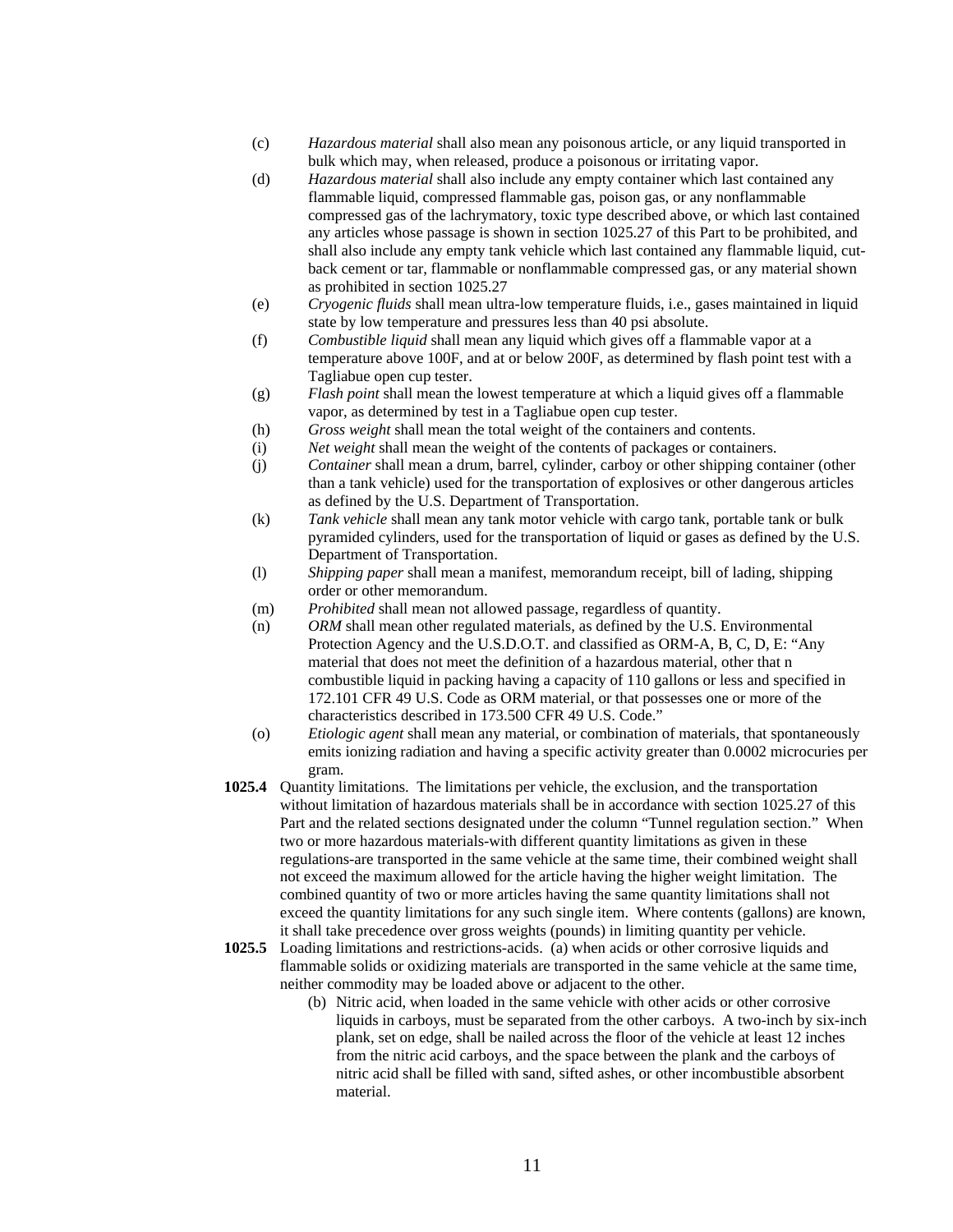- (c) Acids or other corrosive liquids must not be loaded in the same vehicle with cyanide or cyanide mixtures (class B poison)
- **1025.6** Unlisted hazardous materials. When an article classified as a hazardous material is not listed by name in section 1025.27 of this Part, the restrictions shall be determined by referring to the appropriate class name as follows:

| Poison A, n.o.s.              |
|-------------------------------|
| Poison B, n.o.s.              |
| Irritating agent, n.o.s.      |
| Radioactive materials, n.o.s. |
| ORM-A through-E               |
| Etiologic agent, n.o.s.       |
|                               |

- **1025.7** Inspection of vehicle load. (a) The presence in the Queens Midtown Tunnel, the Brooklyn-Battery Tunnel, or on the Verrazano-Narrows Bridge Lower Level, of a vehicle loaded with any hazardous material, or a tank vehicle which last contained a hazardous material, is likely to endanger persons or property and render the use of said facilities unsafe. Therefore, no such vehicle shall be allowed in or upon said facilities unless it shall conform to these rules and regulations, in addition to all other rules and regulations established for the use of these facilities. Vehicles carrying hazardous materials which are prohibited on the Verrazano-Narrows Bridge Lower Level may be permitted to use the lower level only when directed to do so by the facility General Manager or his authorized representative.
	- (b) Any vehicle whose load includes, or is believed by any employee of the Triborough Bridge and Tunnel Authority to include, any hazardous material shall be subject to inspection prior to entering either the Queens Midtown Tunnel, the Brooklyn-Battery Tunnel or the Verrazano-Narrows Bridge Lower Level, in order to determine whether such entry would be in violation of these rules and regulations.
	- (c) No vehicle loaded with a hazardous material shall enter said facilities unless the driver shall first exhibit, to any employee of the Triborough Bridge and Tunnel Authority, a bill of lading or other shipping paper describing such article by the specific name by which it is known in the "List of Hazardous Materials" contained in part 172.101 of the U.S.D.O.T. regulations or as required by the regulations under this Part.
- **1025.8** Conformity with Federal, State and City regulations. No vehicle loaded with any hazardous material, and no tank vehicle which last contained a hazardous material, shall enter the Queens Midtown Tunnel, the Brooklyn-Battery Tunnel or the Verrazano-Narrows Bridge Lower Level unless such vehicle, its load and the transportation of such load in such vehicle shall in every respect comply with the U.S.D.O.T. regulations, including, without limiting the generality of the foregoing regulations regarding forbidden articles, proper condition, quantity limitations, and loading and placarding or marking of the vehicle, and shall comply with all other applicable laws and regulations of the Unites States, the State and City of New York, and the departments and agencies thereof as they apply to hazardous materials.
- **1025.9** Combustible liquids. (a) Combustible liquids are not restricted when in containers of 55 gallons capacity or less. Containers which have a capacity of greater than 55 gallons and tank vehicles are permitted passage, provided the shipping papers show the notation, "FLASH POINT AT OR ABOUT 100F."
	- (b) No tank vehicle, loaded or empty, shall enter the Queens Midtown Tunnel, the Brooklyn-Battery Tunnel or the Verrazano-Narrows Bridge Lower Level if the vehicle is used in the transportation of formaldehyde solution, provided the accompanying shipping paper show them to be empty, that is, with residue not in excess of 50 gallons.
- **1025.10** Compressed gases. (a) No vehicle shall enter the Queens Midtown Tunnel, the Brooklyn-Battery Tunnel or the Verrazano-Narrows Bridge Lower Level if its load includes any flammable compressed gas or nonflammable compressed gas listed in section 1025.27 of this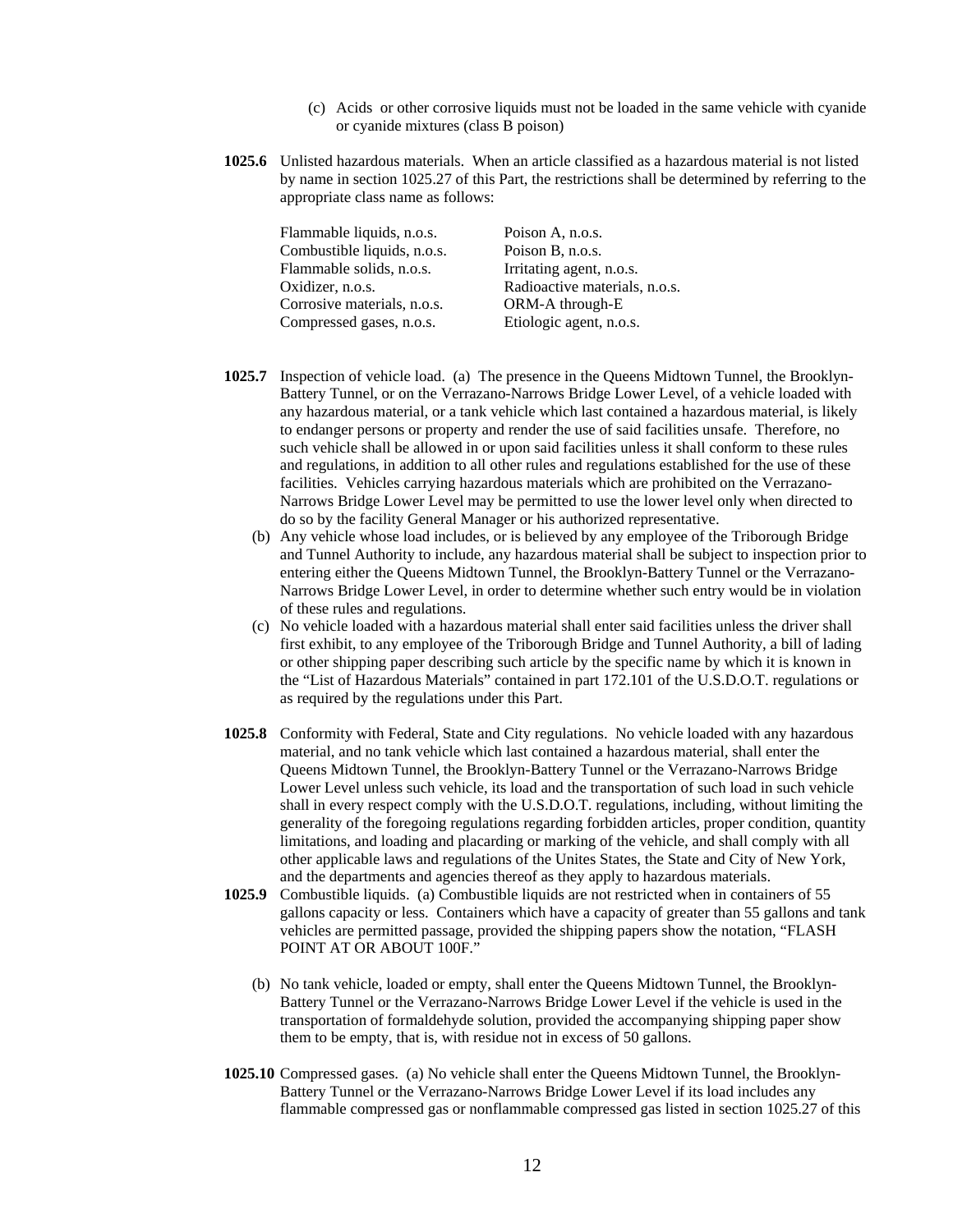Part and referenced to this subdivision, unless such compressed gas is in a tube or cylinder two inches or less in outside diameter and four fluid ounces or less in capacity. Empty containers which last contained a compressed has referenced to this subdivision are not allowed passage when the quantity and/or container size limitations exceed those described above. No empty tank vehicle is allowed passage if the vehicle is used for the transportation on any compressed gas referenced to this subdivision.

- (b) Compressed gases listed in section 1025.27 of this Part and referenced to this subdivision are restricted to a maximum quantity per vehicle of 100 pounds gross weight; provided, however, that the gross weight of each cylinder or tube is 10 pounds or less, and except that cyclopropane or ethylene for hospital use is restricted to a maximum quantity per vehicle of 20 tubes or cylinders measuring 20 inches or less in length, and 4 ½ inches or less in outside diameter. Empty containers which last contained a compressed gas referenced to this subdivision are not allowed passage when the quantity and/or container size limitations exceed those described above. No empty tank vehicle is allowed passage if the vehicle is used for the transportation of any compressed gas referenced to this subdivision.
- (c) Pressurized Vessels (aerosol or similar type containers) containing a flammable liquid mixture (flash point at or below 100 degrees F) or a combustible liquid mixture (flash point at or above 100 degrees F and at or below 200 degrees F), or a liquefied flammable compressed propellant gas, are prohibited from entering the Queens Midtown Tunnel, the Brooklyn-Battery Tunnel or the Verrazano-Narrows Bridge Lower Level, unless such vessel or container be of metal, of 19.3 fluid ounces capacity or less, and have an absolute pressure of 75 pounds or less; and, when so packed in an outside container, the quantity of the total load shall not exceed 4,000 pounds gross weight per vehicle. Vessels containing non-dangerous materials that are propelled by nonflammable compressed gases are not restricted, regardless of quantity or size of containers.
- (d) Compressed gases listed in section 1025.27 of this Part and referenced to this subdivision are not restricted, regardless of quantity or size of containers. No tank vehicle, loaded or empty, is allowed passage if the vehicle is used for the transportation of any compressed gas referenced to this subdivision.
- (e) Liquefied argon, liquefied helium or liquefied nitrogen, when transported in specially constructed tank vehicles under self-refrigeration with less than 40 psi absolute pressure, are not restricted.
- (f) Compressed gases listed in section 1025.27 of this Part and referenced to this subdivisions are not restricted, regardless of quantity or size of container, or when transported in tank vehicles.
- (g) Any article listed in section 1025.27 of this Part and referenced to this subdivision may or may not be a compressed gas. When it is not identified by the prescribed U.S.D.O.T. caution label for hazardous materials-and is known not to meet the description of a hazardous material-the article is allowed passage, provided the shipping order, bill of lading or other shipping paper shows the following certification:

This shipment conforms to Triborough Bridge and Tunnel Authority rules for the transportation of explosive and other hazardous materials via the Queens Midtown Tunnel, the Brooklyn-Battery Tunnel and the Verrazano-Narrows Bridge Lower Level.

- **1025.11** Corrosive materials. (a) Corrosive materials listed in section 1025.27 of this Part for reference to this subdivision are restricted to a maximum quantity per vehicle of one gallon or 20 pounds gross weight. There are no restrictions on the transport of empty containers which last contained such corrosive material; provided, however, accompanying shipping papers show them to be empty.
	- **(b)** Corrosive materials listed in section 1025.27 of this Part for reference to this subdivision are restricted to a maximum quantity per vehicle of 100 pounds gross weight; provided, however, such liquid is in cylinders of 20 pounds gross weight or less. There are no restrictions on the transport of empty containers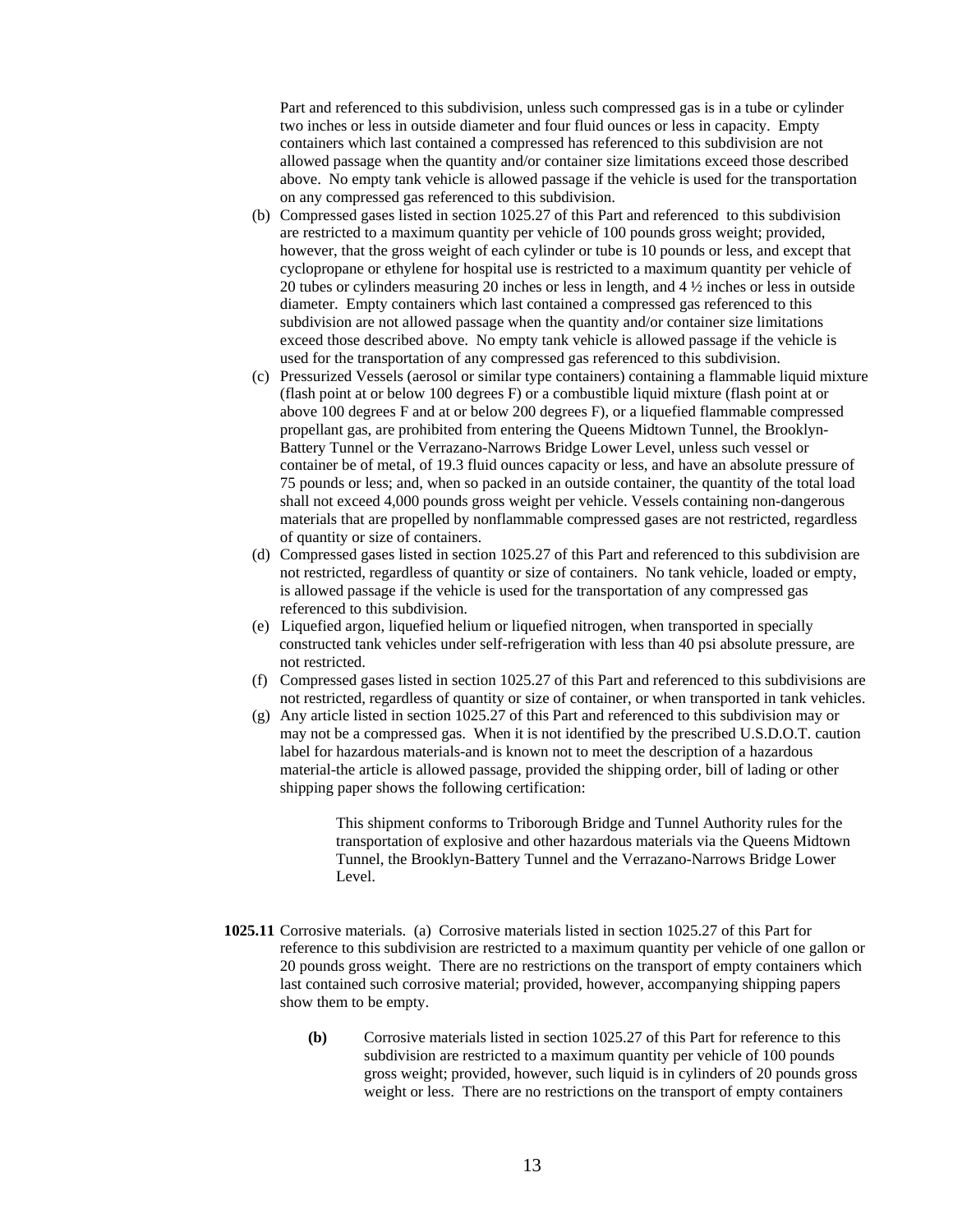which last contained such corrosive material, provided the accompanying shipping papers show them to be empty.**21** 

- (c) Corrosive materials listed in section 1025.27 of this Part for reference to this subdivision are restricted to a maximum quantity per vehicle of  $6\frac{1}{2}$  gallons or 100 pounds gross weight. There are no restrictions on the transport of empty containers which last contained such corrosive material, provided the accompanying shipping papers show them to be empty.
- (d) Bromotoluene, alpha (benzyl bromide) is restricted to a maximum quantity per vehicle of 60 gallons or 1,000 pounds gross weight; provided, however, the content of each inside glass container is not more than five pints. There are no restrictions on the transport of empty containers which last contained bromotoluene, alpha (benzyl bromide), provided the accompanying shipping papers show them to be empty.
- (e) Iodine monochloride is restricted to a maximum quantity per vehicle of 60 gallons or 1,000 pounds gross weight; provided, however, such liquid is packed in wooden boxes with inside containers not over one quart capacity each, or with stone or earthenware jugs not over one gallon capacity each. There are no restrictions on the transport of empty containers which last contained iodine monochloride, provided the accompanying shipping papers show them to be empty.
- (f) Corrosive materials listed in section 1025.27 of this Part for reference to this subdivision are restricted to a maximum quantity per vehicle of 60 gallons or 1,000 pounds gross weight; provided, however, the content of each container is 15 gallons capacity or less. When it is known that said article contains less than 10 percent free mineral acid, or free caustic or other liquids having similar effect, and the shipping paper is noted accordingly, it is allowed passage without quantity restriction when the container size is 16 ounces or less; otherwise, the quantity is not to exceed 5,000 pounds gross weight per vehicle, regardless of the size of container, or not to exceed 2,500 pounds net weight in a tank vehicle. There are no restrictions on the passage of empty tank vehicles\* or the transport of empty containers which last contained such corrosive liquid, provided the accompanying shipping papers show them to be empty.
- (g) Corrosive materials listed in section 1025.27 of this Part for reference to this subdivision are restricted to a maximum quantity per vehicle of 120 gallons or 2,000 pounds gross weight; provided, however, the contents of each container is 15 gallons capacity or less. When it is known that said article contains less than 10 percent free mineral acid, or free caustic or other liquids having similar effect, and the shipping paper is noted accordingly, it is allowed passage without quantity restriction when the container size is 16 ounces or less; otherwise, the quantity is not to exceed 5,000 pounds gross weight per vehicle, regardless of the size of container, or not to exceed 2,500 pounds net weight in a tank vehicle. There are no restrictions on the passage of empty tank vehicles\* or the transport of empty containers which last contained such corrosive liquid, provided the accompanying shipping papers show them to be empty.
- (h) Corrosive materials in section 1025.27 of this Part for reference to this subdivision are restricted to maximum quantity per vehicle of 2,500 pounds gross weight, regardless of size of container, or 2,500 pounds net weight in a tank vehicle. When it is known that said article contains less than 10 percent free mineral acid, or free caustic or other liquids having similar effect and the shipping paper is noted accordingly, it is allowed passage without quantity restriction when the container size is 16 ounces or less; otherwise, the quantity is not to exceed 5,000 pounds gross weight per vehicle, regardless of
	- A tank vehicle which has been drained of the material it contained, with residue not in excess of 15 gallons.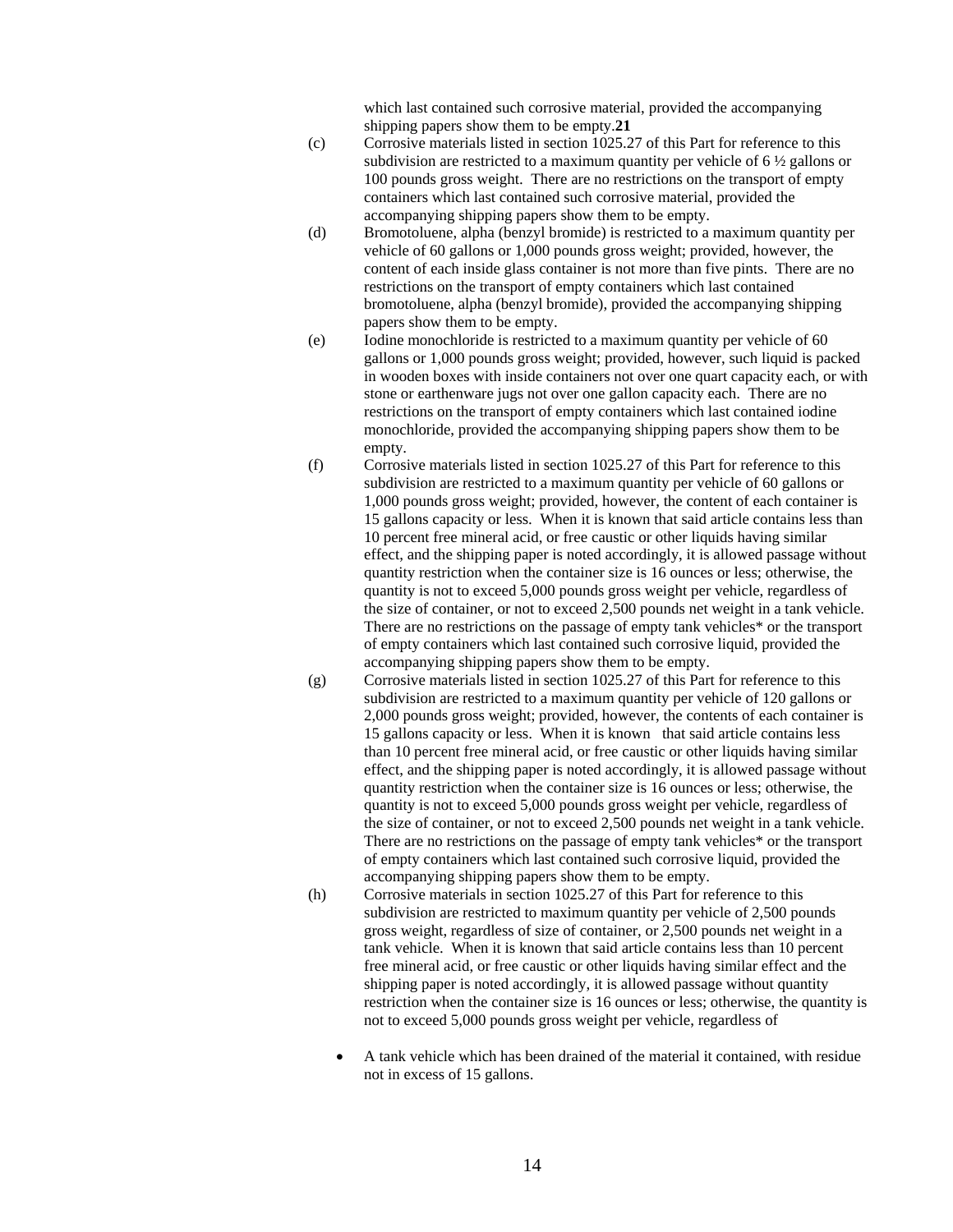The size of container, or not to exceed 2,500 pounds net weight in a tank vehicle. There are no restrictions on the passage of empty tank vehicles\* or the transport of empty containers which last contained such corrosive liquid, provided the accompanying shipping papers show them to be empty.

- (i) Corrosive materials listed in section 1025.27 of this Part for reference to this subdivision are not restricted, regardless of quantity or size of containers, or when in tank vehicles.
- (j) Any commodity listed in section 1025.27 of this Part for reference to this subdivision may or may not be a corrosive material. When such commodity is not identified by the prescribed U.S.D.O.T. caution label for hazardous materials – and is known not to meet the description of a hazardous material- the article is allowed passage, provided the shipping order, bill of lading or other shipping paper shows the following certification:

This shipment conforms to Triborough Bridge and Tunnel Authority rules for the transportation of explosives and other hazardous materials vial the Queens Midtown Tunnel, the Brooklyn-Battery Tunnel and the Verrazano-Narrows Bridge Lower Level.

- **1025.12** Explosive. (a) No vehicle shall enter the Queens Midtown Tunnel, the Brooklyn-Battery Tunnel or the Verrazano-Narrows Bridge Lower Level if its load includes any weapon of war employing atomic fission or radioactive force, or any forbidden explosives as defined by U.S.D.O.T. regulations.
	- (b) No vehicle shall enter the Queens Midtown Tunnel, the Brooklyn-Battery Tunnel or the Verrazano-Narrows Bridge Lower Level if its load includes any class A explosive.
	- (c) No vehicle shall enter the Queens Midtown Tunnel, the Brooklyn-Battery Tunnel or the Verrazano-Narrows Bridge Lowe Level if its load includes any class B explosives – except special fireworks (including railway or track torpedoes) not in excess of 10 pounds gross weight per vehicle.
	- (d) No vehicle shall enter the Queens Midtown tunnel, the Brooklyn-Battery Tunnel or the Verrazano-Narrows Bridge Lower Level if its load includes any class C explosives except small arms ammunition, tear gas cartridges not in excess of 10 pounds gross weight, or trick matches not in excess of 2,000 pounds gross weight, or other class C explosives for which independent provision is made in section 1025.13 of this Part.
- **1025.13** Blasting agents. (a) Explosives, class C, listed in section 1025.27 of this Part for reference to this subdivision, are restricted to the following quantities per vehicle:

Blasting caps-not more than 100 caps Delay electric igniters-not more than 500 igniters. Electric blasting caps-not more than 200 caps Electric squibs-not more than 500 squibs. Percussion caps-not more than 500 caps Safety squibs-not more than 500 squibs.

> • A tank vehicle which has been drained of the material contained, with residue not in excess of 15 gallons.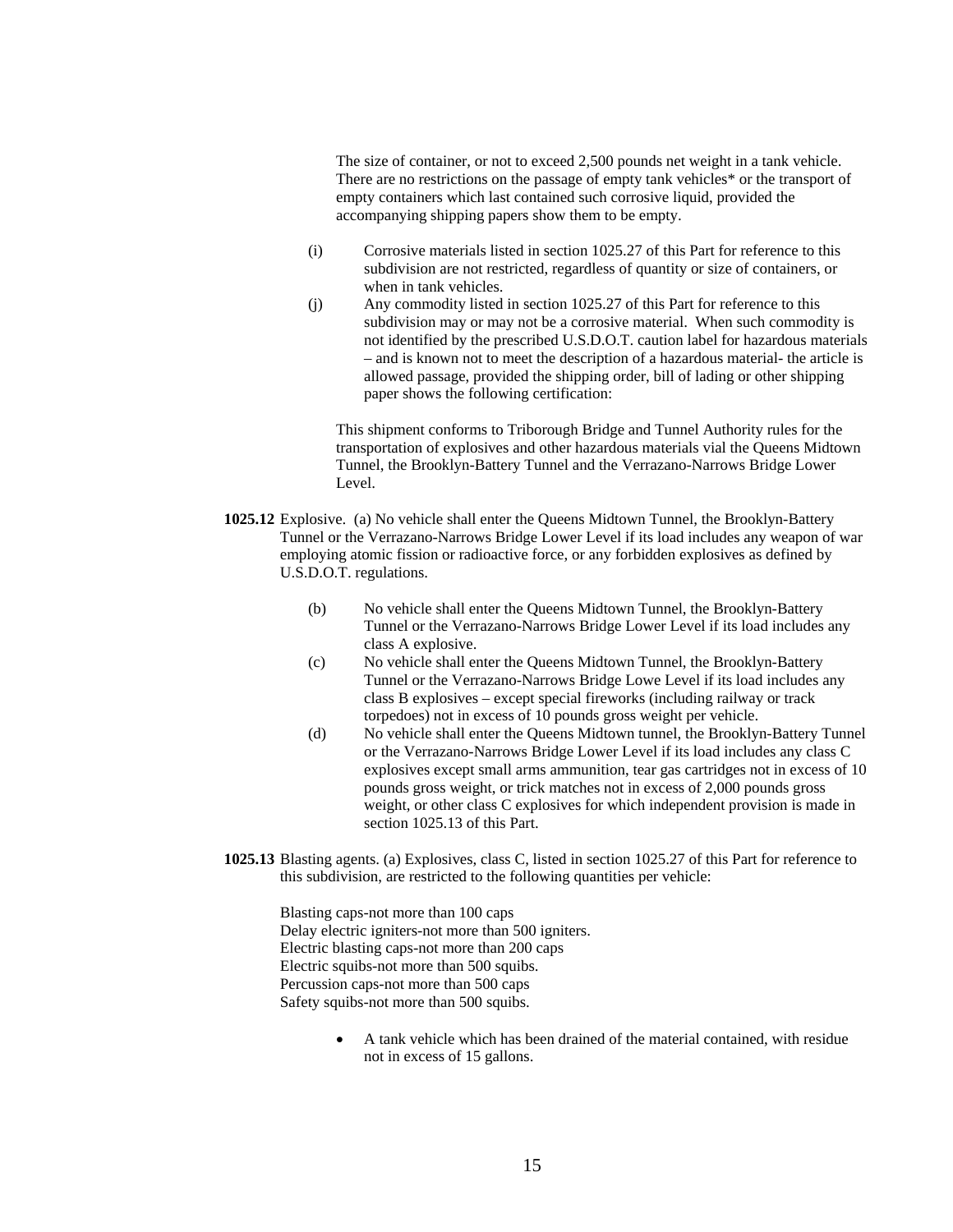- (b) Explosive, class C, listed in section 1025.27 of this Part for reference to this subdivision, are restricted to 100 pounds gross weight per vehicle.
- (c) Explosive, class C, listed in section 1025.27 of this Part for reference to this subdivision, are restricted to 200 pounds gross weight per vehicle.
- (d) Explosives, class C, listed in section 1025.27 of this Part for reference to this subdivision are restricted to 1,000 pounds gross weight per vehicle.
- (e) Explosive, Class C, listed in section 1025.27 of this Part for reference to this subdivision, are restricted to 5,000 pounds gross weight per vehicle.
- (f) Explosives, class C, listed in section 1025.27 of this Part for reference to this subdivision are not restricted, regardless of quantity or size of containers.
- (g) The following materials are restricted to a maximum quantity per vehicle of 10 pounds gross weight, when shipped dry and in quantity not exceeding four ounces in one outside package for medical purposes or as reagents (drugs, medicines or chemicals), and when in securely closed bottles or jars properly cushioned to prevent leakage:
	- (1) ammonium picrate;
	- (2) dipicrylamine;
	- (3) dipicryl sulfide;
	- (4) dinitophenylhydrazine;
	- (5) nitroguanidine;
	- (6) picramide;
	- (7) picric acid;
	- (8) picryl chloride;
	- (9) trinitroanisole;
	- (10) trinitrobenzene;
	- (11)trinitrobenzoic acid;
	- $(12)$ trinitro-m- cresol;
	- (13)trinitronaphthalene;
	- (14) trinitroresorcinol'
	- (15)trinitrotoluene; and
	- (16) urea nitrate.
- **1025.14** Flammable liquids. (a) Spirits of nitroglycerine is restricted to a maximum quantity per vehicle\* of one quart when in inside glass containers, and six quarts when in inside metal containers. There are no restrictions on the transport of empty containers which last contained spirits of nitroglycerine, provided the accompanying shipping papers show that they are drained of the liquid and securely closed.
	- A tank vehicle used for the transportation of any flammable liquid, regardless of the quantity being transported, or whether loaded or empty, shall not enter either the Queens Midtown Tunnel, the Brooklyn-Battery Tunnel or the Verrazano-Narrows Bridge Lower Level; nor shall an empty tank vehicle containing residue of cut-back tar or cement or any other substance thinned with a flammable liquid enter said facilities.

A new tank vehicle, however, which has never been used for the transportation of a flammable liquid, is allowed passage, provided it is accompanied by an invoice, or other shipping paper stating that the tank vehicle has never been so used.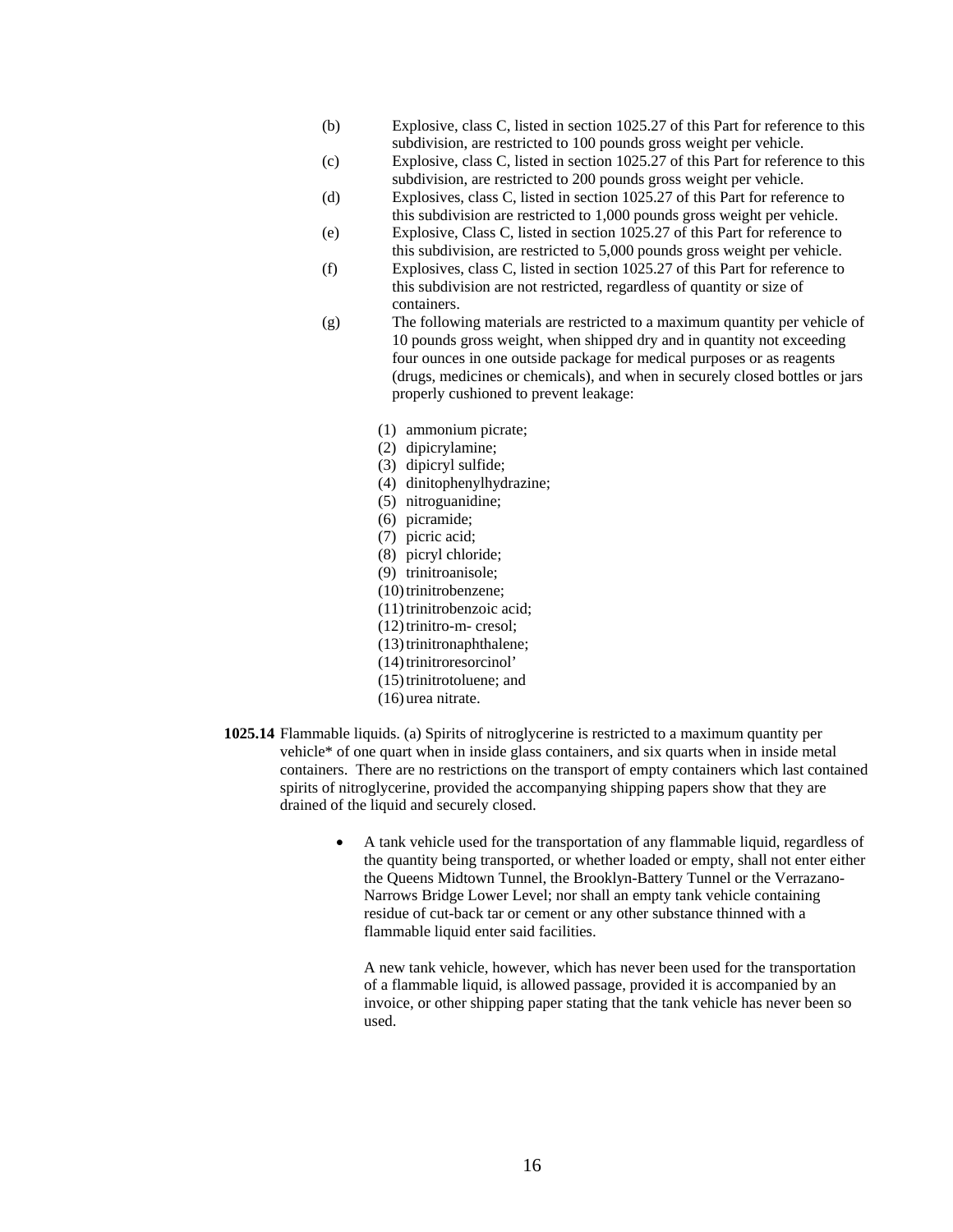Acrole, inhibited, is restricted to a maximum quantity per vehicle\* of 10 gallons or 100 pounds gross weight; provided, however, such liquid is packed in inside containers of four fluid ounces capacity or less. There are no restrictions on the transport of empty containers which last contained acrolein, inhibited, provided the accompanying shipping papers show that they are drained of the liquid and securely closed.

- (b) Flammable liquids listed in section 1025.27 of this Part for reference to this subdivision are restricted to a maximum quantity per vehicle\* of 100 pounds gross weight; provided, however, such liquids are in cylinders of 20 pounds gross weight or less. There are no restrictions on the transport of empty containers which last contained such flammable liquid, provided the accompanying shipping papers show that they are drained of the liquid and securely closed.
- (c) Ethylene imine, inhibited, and propylene imnine, inhibited, are restricted to a maximum quantity per vehicle\* of 10 gallons or 100 pounds gross weight; provided however, such liquids are packed in wooden boxes, with inside glass containers not exceeding 16 fluid ounces or one pound each, in tightly closed metal cans, with not more than five pints of liquid packed in each outside wooden box. There are no restrictions on the transport of empty containers which last contained ethylene imine, inhibited, or propylene imnine, inhibited, provided the accompanying shipping papers show that they are drained of the liquid and securely closed.
- (d) Zirconium, metallic, solutions or mixtures thereof, are restricted to a maximum quantity per vehicle\* of 10 gallons or 100 pounds gross weight; provided, however, such liquids are inside metal cans with not more than 20 individual glass or porcelain jars, not exceeding two-ounce capacity each. There are no restrictions on the transport of empty containers which last contained zirconlum, metallic, solutions or mixtures thereof, provided the accompanying shipping paper show that they are drained of the liquid and securely closed.
- (e) Flammable liquids listed in section 1025.27 of this Part for reference to this subdivision are restricted to a maximum quantity per vehicle\* of 10 gallons or 100 pounds gross weight; provided, however, such liquids are in inside glass, earthenware or polyethylene containers of one gallon capacity or less, or in metal drums or containers of five gallons or less. There are no restrictions on the transport of empty containers which last contained such flammable liquid, provided the accompanying shipping papers show that they are drained of the liquid and securely closed.
- (f) Flammable liquids listed in section 1025.27 of this Part for reference to this subdivision are restricted to a maximum quantity per vehicle\* of 100 gallons or 1,000 pounds gross weight; provided, however, such liquids are in inside glass, earthenware, or polyethylene containers of one gallon capacity or less, or in metal drums or containers of five gallons or less. There are no restrictions on the transport of empty containers which last contained such flammable liquid, provided the accompanying shipping papers show that they are drained of the liquid and securely closed.
	- A tank vehicle used for the transportation of any flammable liquid, regardless of the quantity being transported, or whether loaded or empty, shall not enter either the Queens Midtown Tunnel, the Brooklyn-Battery Tunnel or the Verrazano-Narrows Bridge Lower Level; nor shall an empty tank vehicle containing residue of cutback tar or cement or any other substance thinned with a flammable liquid enter said facilities.

A new tank vehicle, however, which has never been used for the transportation of a flammable liquid, is allowed passage, provided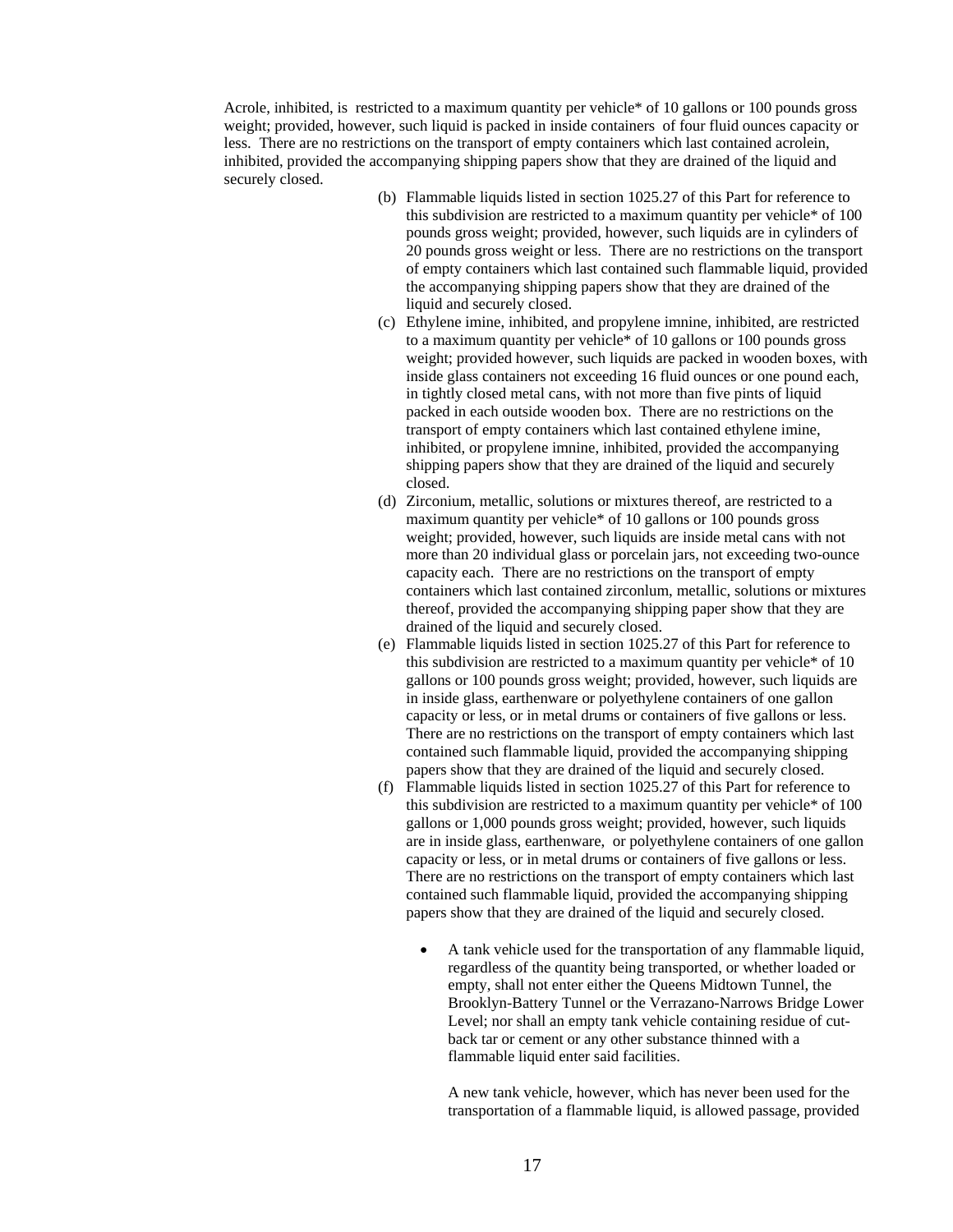it is accompanied by an invoice, or other shipping paper stating that the tank vehicle had never been so used.

 Flammable liquids listed in section 1025.27 of this Part for reference to this subdivision are restricted to a maximum quantity per vehicle\* of 200 gallons or 2,000 pounds gross weight; provided, however, such liquids are in inside glass, earthenware or polyethylene containers of one gallon capacity or less, or in metal drums or containers of five gallons or less. There are no restrictions on the transport of empty containers which last contained such flammable liquid, provider the accompanying shipping papers show that they are drained of the liquid and securely closed.

- (g) Flammable liquids, n.o.s. (not otherwise specified), listed in section 1025.27 of this Part for reference to this subdivision, are restricted to a maximum quantity per vehicle\* of 100 gallons or 1,000 pounds gross weight; provided, however, such liquids are in inside glass, earthenware of polyethylene containers of one gallon capacity or less, or in metal drums of five gallons or less, except that when the flash point is known to be above 20 F, and is so indicated in the shipping document, the maximum quantity allowed per vehicle\* will be 200 gallons or 2,000 pounds gross weight. There are no restrictions on the transport of empty containers which last contained such flammable liquid, provided the accompanying shipping papers, show that they are drained of the liquid and securely closed.
- (h) When reference is made in section 1025.27 of this Part to this subdivision, it means that said article will be permitted in quantities not to exceed 4,0000 pounds gross weight per vehicle when in inside metal containers of not over one quart capacity each, or in inside glass, earthenware, or polyethylene containers of not over one pint or 16 ounces by weight each and packed in strong outside containers.
- (i) (1) Any article listed in section 1025.27 of this Part and referenced to this subdivision may or may not be a flammable liquid. When such article is not identified by the prescribed U.S.D.O.T. caution label for flammable liquids-and is know not to have a flash point-the article is allowed passage, provided the shipping order, bill of lading or other shipping paper shows the following certification:

This shipment confirms to Triborough Bridge and Tunnel Authority ruled for the transportation of explosives and other hazardous materials via the Queens Midtown Tunnel, the Brooklyn-Battery Tunnel and the Verrazano-Narrows Bridge Lower Level.

 Or, when the article is not identified by the prescribed U.S.D.O.T. caution label for flammable liquids-and is known to have a flash point at or above 73 F and below 100 F-it is allowed passage in containers of 55 gallons capacity or less, provided the accompanying shipping paper shows the notation "FLASH POINT AT OR ABOVE 73 F AND BELOW 100 F."

> (2) When such liquids have a flash point at or above 100 F and are transported in tank vehicles or in containers of more than 55 gallons capacity, they are permitted passage, provided the accompanying shipping papers gear the notation, "FLASH POINT AT OR ABOVE 100 F." All fuel oils, 1 through 6, have flash points above 100 F and are permitted passage.

> A tank vehicle used for the transportation of any flammable liquid, regardless of the quantity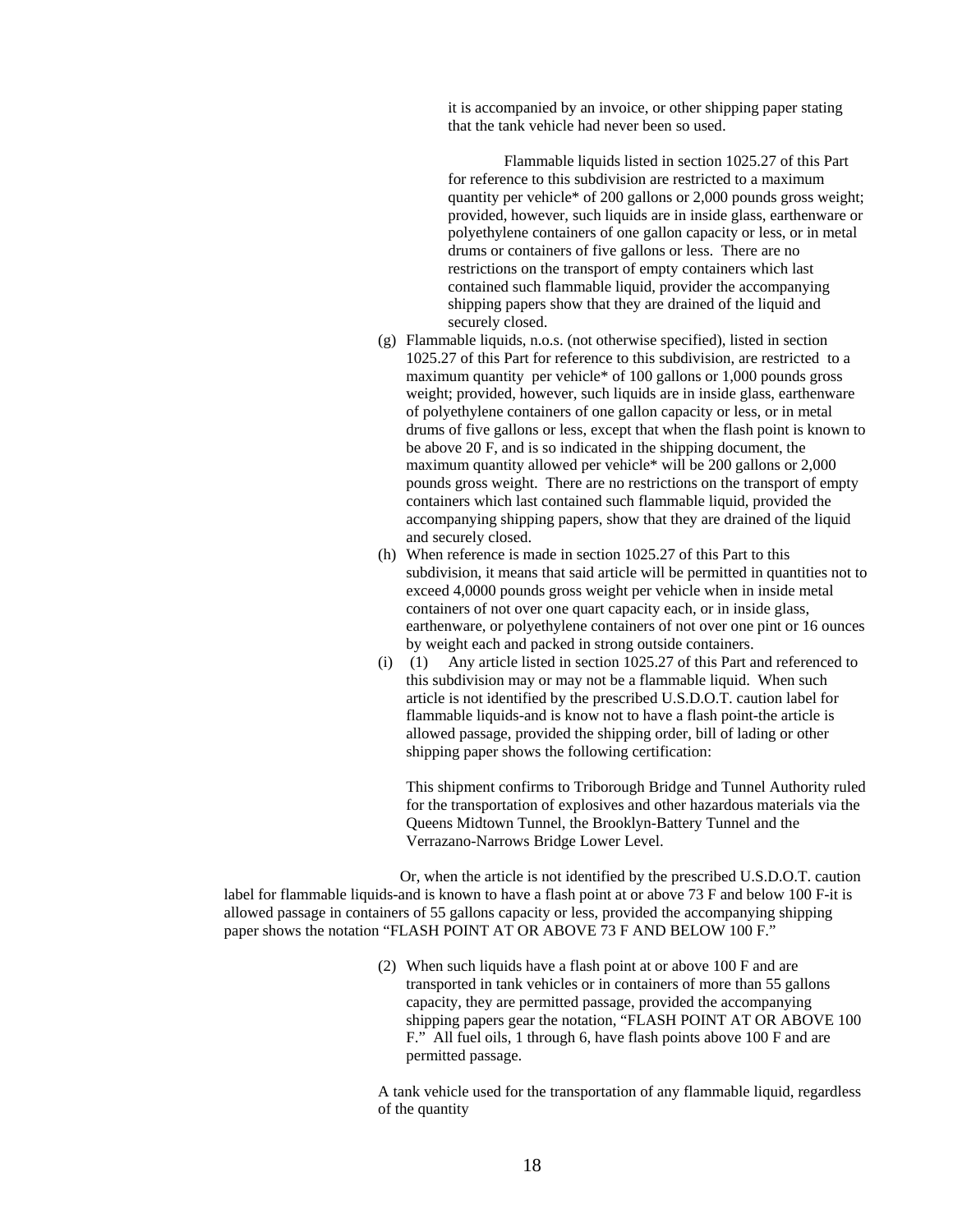Being transported, or whether loaded or empty, shall not enter either the Queens Midtown Tunnel, the Brooklyn-Battery tunnel or the Verrazano-Narrows Bridge Lower Level; nor shall an empty tank vehicle containing residue of cut-back tar or cement or any other substance thinned with a flammable liquid enter said facilities.

A new tank vehicle, however, which has never been used for the transportation of a flammable liquid, is allowed passage, provided it is accompanied by an invoice, or other shipping paper stating that the tank vehicle has never been so used.

- **1025.15** Flammable solids. (a) Sodium, metallic dispersion in organic solvent, is restricted to a maximum quantity per vehicle of 6 quarts or 30 pounds gross weight; provided, however, the content of each outside container is one quart capacity or less.
	- (b) Ammonium picrate, picric acid, trinitrobenzene, trinitrobenzoic acid, trinitrotoluene or urea nitrate, wet with not less than 10 percent water, not to exceed 16 ounces in each outside package, shipped as drugs, medicines or chemicals, when in glass bottles securely stoppered, each bottle enclosed in a strong fiber carton properly cushioned in the outside shipping case, are restricted to a maximum quantity per vehicle of 100 pounds gross weight.
	- (c) Flammable solids listed in section 1025.27 of this Part for reference to this subdivision are restricted to a maximum quantity per vehicle of 100 pounds gross weight; provided, however, such solids are in outside containers of 35 pounds gross weight or less.
	- (d) Flammable solids listed in section 1025.27 of this Part for reference to this subdivision are restricted to a maximum quantity per vehicle of 1,000 pounds gross weight; provided, however, such solids are in outside containers of 35 pounds gross weight or less.
	- (e) Flammable solids listed in section 1025.27 of this Part for reference to this subdivision are restricted to a maximum quantity per vehicle of 2,000 pounds gross weight; provided, however, such solids are in outside containers of 35 pounds gross weight or less.
	- (f) Motion picture film for exhibition purposes, processed, positive, nitrocellulose when packed in metal cases of a type specified by the U.S.D.O.T. regulation for the transportation of said film, not over four-reel capacity, is restricted to a maximum quantity per vehicle of 6,000 pounds gross weight; provided, however, it is not included in a load with other hazardous materials.
	- (g) Aluminum dross or magnesium dross is prohibited when shipped hot or when containing moisture liable to cause heating or fire during transportation.
	- (h) Flammable solids listed in section 1025.27 of this Part for reference to this subdivision are not restricted, regardless of quantity or size of containers.
	- (i) Any material listed in section 1025.27 of this Part and referenced to this subdivision may or may not be a flammable solid. When such material is not identified by the prescribed U.S.D.O.T. caution label for hazardous materialsand is known not to meet the description of a hazardous material-the material is allowed passage, provided the shipping order, bill of lading or other shipping paper shows the following certification:

This shipment conforms to Triborough Bridge and Tunnel Authority rules for the transportation of explosives and other hazardous materials via the Queens Midtown Tunnel, the Brooklyn-Battery Tunnel and the Verrazano-Narrows Bridge Lower Level.

**1025.16** Oxidizers. (a) Oxidizers listed in section 1025.27 of this Part for reference to this subdivision are restricted to a maximum quantity per vehicle of 100 pounds gross weight; provided,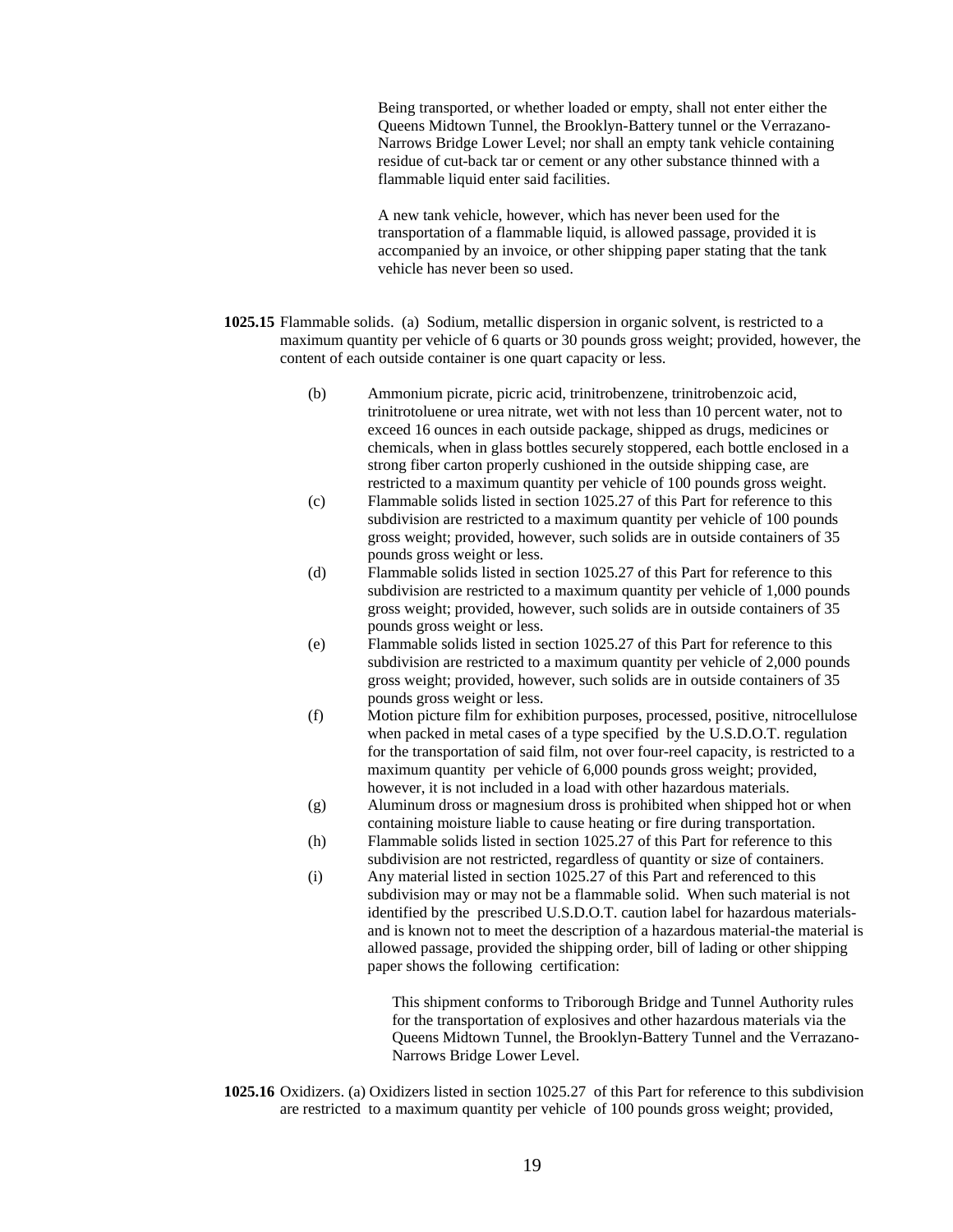however, such oxidizers are in outside containers of 35 pounds gross weight or less, or, for contents customarily described by volume,  $6\frac{1}{2}$  gallons or less. There are no restrictions on the transport of empty containers which last contained such oxidizer, provided the accompanying shipping papers show them to be empty.

(b) Oxidizers listed in section 1025.27 of this Part for reference to this subdivision are restricted to a maximum quantity per vehicle of 500 pounds gross weight; provided, however, such oxidizers are in outside containers of 50 pounds gross weight or less.

(c) Oxidizers listed in section 1025.27 of this Part for reference to this subdivision are restricted to a maximum quantity per vehicle of 2,000 pounds gross weight; provided, however, such oxidizers are in outside containers of 35 pounds gross weight or less.

(d) Oxidizers listed in section 1025.27 of this Part for reference to this subdivision are restricted to a maximum quantity per vehicle of 2,000 pounds gross weight; provide, however, such oxidizers are in outside containers of 35 pounds gross weight or less.

(e) Oxidizers listed in section 1025.27 of this Part for reference to this subdivision are not restricted, regardless of quantity or size of containers.

(f) Any material listed in section 1025.27 of this Part and referenced to this subdivision may or may not be an oxidizer. When it is not identified by the prescribed U.S.D.O.T. caution label for hazardous materials-and is known not to meet the description of a hazardous material-the material is allowed passage, provided the shipping order, bill of lading or other shipping paper shows the following certification:

> This shipment conforms to Triborough Bridge and Tunnel Authority rules for the transportation of explosive and other hazardous materials via the Queens Midtown Tunnel, the Brooklyn-Brooklyn Tunnel and the Verrazano-Narrows Bridge Lower Level.

1025.17 Poisons. (a) No vehicle shall enter the Queens Midtown Tunnel, the Brooklyn-Battery Tunnel or the Verrazano- Narrows Bridge Lower Level if its load includes any poison A, except there shall be no restrictions on the transportation of gas identification sets, loaded or empty. Empty containers which last contained a Poison A are not allowed passage.

(b) Thiophosgene (thiocarbonyl-chloride) is restricted to a maximum quantity per vehicle of 60 gallons or 1,000 pounds gross weight; provided, however, such liquid is packed in fiberboard boxes with inside glass bottles not exceeding one pint capacity each, or in wooden boxes with inside glass bottles not exceeding one quart capacity each.

 (c) (1) Hydrocyanic acid solution is restricted to a maximum quantity per vehicle of 60 gallons or 1,000 pounds gross weight; provided, however, such liquid is in inside glass bottles of not over one pound capacity each for solutions of not over five percent strength, and not over five pounds capacity each for solutions of not over two percent strength.

 (2) Dinitrophenol solutions are restricted to a maximum quantity per vehicle of 60 gallons or 1,000 pounds gross weight; provided, however, such liquids are in fiberboard boxes with glass, earthenware, or metal inside containers not over one gallon capacity each; not to contain more than four inside glass or earthenware containers if their capacity is greater than five pints each.

 (d) Phenyldichloroarsine, liquid, is restricted to a maximum quantity per vehicle of 60 gallons or 1,000 pounds gross weight; provided, however, such liquid is in metal drums or containers of five gallons or less.

 (e) (1) Poisonous liquids, poison B, listed in section 1025.27 of this Part for reference to this subdivision, are restricted to a maximum quantity per vehicle of 60 gallons or 1,000 pounds gross weight; provided, however, such liquids are in inside glass, earthenware or polyethylene containers of one gallon capacity or less, or in metal drums or containers of five gallons or less. There are no restrictions on the transport of empty containers which last contained such liquid, provided the accompanying shipping papers show them to be empty. No empty tank vehicle which last contained poisonous liquids, poison B, referenced to this subdivision, is allowed passage.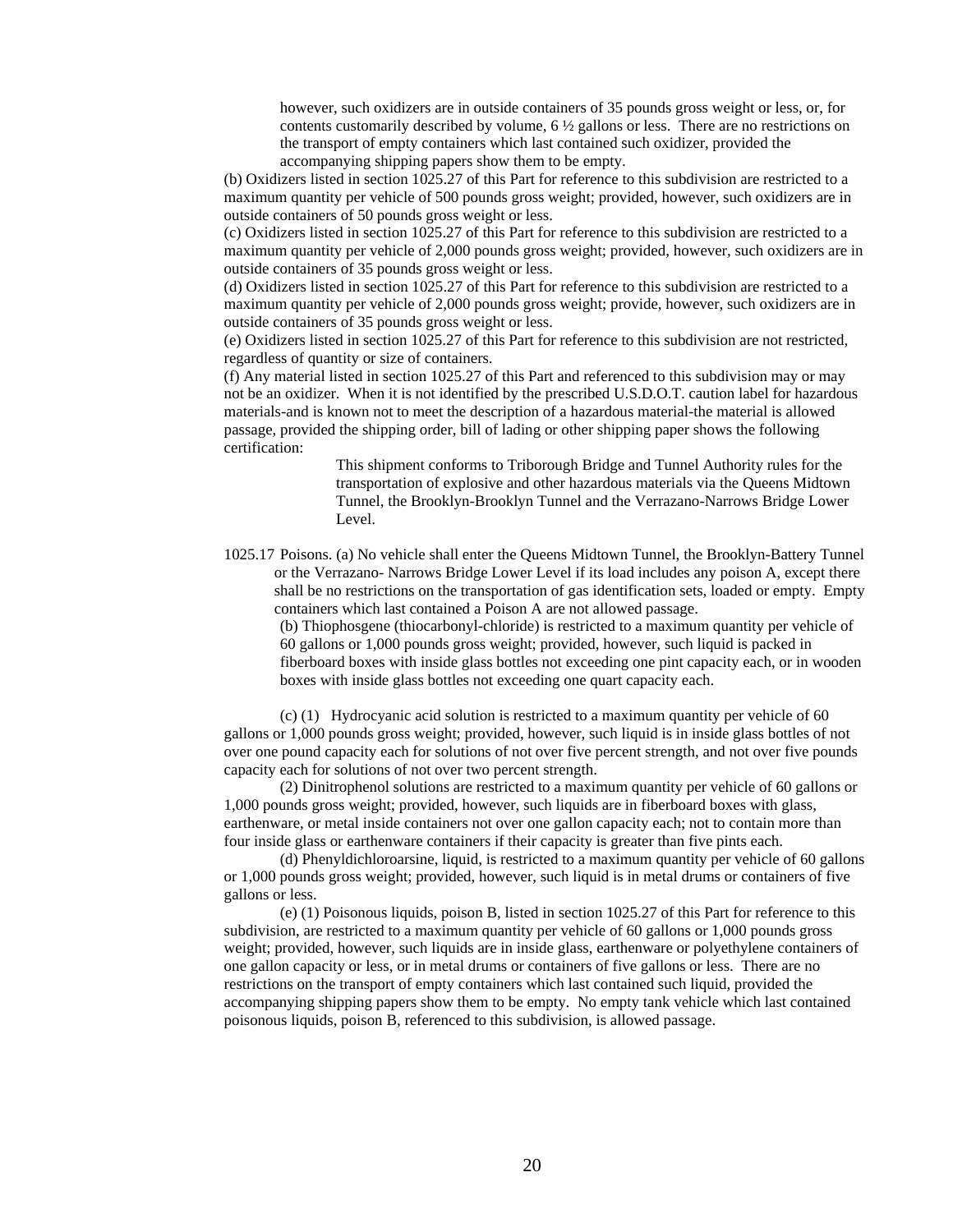(2)Insecticides, liquid, classified as poison B, for household use, when in tightly closed inside containers not over 16 ounces capacity each, packed in strong outside containers not over 16 ounces capacity each, packed in strong outside containers and exempt from U.S.D.O.T. specification packaging, marking and labeling requirements are not restricted.

(f) Poisonous liquids, poison B, listed in section 1025.27 of this Part for reference to this subdivision, are restricted to a maximum quantity per vehicle of 60 gallons or 1,000 pounds gross weight; provided, however, such liquids are in metal containers or cylinders of 100 pounds gross weight or less. Empty containers which last contained poisonous liquids, poison B, referenced to this subdivision, are not allowed passage when the quantity and/or container size limitation exceed those described above.

- (b) Poisonous liquids, poison B, listed in section 1025.27 of this Part for reference to this subdivision, are restricted to a maximum quantity per vehicle of 60 gallons or 1,000 pounds gross weight; provided, however, such liquids are in metal containers or cylinders of 100 pounds gross weight or less. Empty containers which last contained poisonous liquids, poison B, referenced to this subdivision, are not allowed passage when the quantity and/or container size limitation exceed those described above.
- (c) Poisonous liquids, poison B, listed in section 1025.27 of this Part for reference to this subdivision, are restricted to a maximum quantity per vehicle of 60 gallons or 1,000 pounds gross weight, regardless of size of containers. There are no restrictions on the transport of empty containers which last contained such liquid, provided the accompanying shipping papers show them to be empty. Empty tank vehicles which last contained poisonous liquids, poison B, referenced to this subdivision, are not restricted, provided the vehicle is shown on the shipping paper to be empty-that is, drained of the material it last contained, with residue not in excess of 60 gallons.
- (d) Poisonous liquids, poison B, listed in section 1025.27 of this Part for reference to this subdivision, are not restricted regardless of quantity or size of containers, or when in tank vehicles.
- (e) (1) Poisonous solids, poison B, listed in section 1025.27 of this Part for reference to this subdivision, are restricted to a maximum quantity per vehicle of 2,000 pounds gross weight; provided, however, such solids are in containers of 25 pounds gross weight or less.
	- (2) Cyanogen bromide is restricted to a maximum quantity per vehicle of 2,000 pounds gross weight; provided, however, it is paced in tightly closed glass, earthenware or metal inside containers and not over one pound capacity each, securely cushioned and packed in outside wooden boxes with a gross weight of not more than 35 pounds.
- (f) Poisonous solids, poison B, listed in section 1025.27 of this Part for reference to this subdivision, are not restricted in quantity; provided, however, such solids are in containers of 25 pounds gross weight or less.
- (g) Poisonous solids, poison B, listed in section 1025.27 of this Part for reference to this subdivision, are restricted to a maximum quantity per vehicle of 2,000 pounds gross weight; provided, however, such solids are in containers of 35 pounds gross weight or less.
- (h) Poisonous solids, poison B, listed in section 1025.27 of this Part for reference to this subdivision, are not restricted in quantity; provided, however, such solids are in containers of 85 pounds gross weight or loss.
- (i) Poisonous solids, poison B, listed in section 1025.27 of this Part for reference to this subdivision, are restricted to a maximum quantity per vehicle of 2,000 pounds gross weight, regardless of size of containers.
- (j) Poisonous solids, poison B, listed in section 1025.27 of this Part for reference to this subdivision, are not restricted regardless of quantity or size of containers.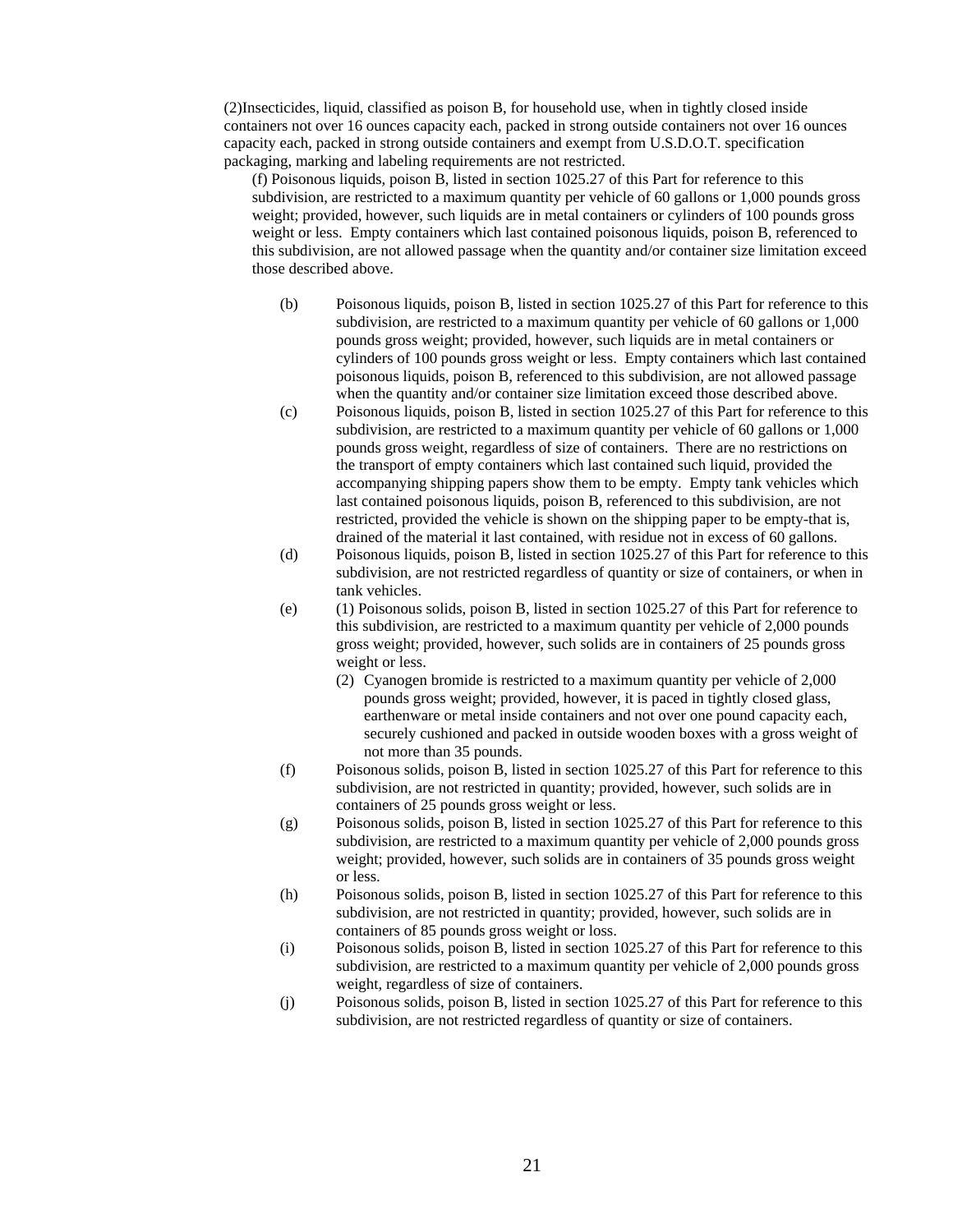(k) Any material listed in section 1025.27 of this Part and referenced to this subdivision may or may not be a poisonous substance. When such material is not identified by the prescribed U.S.D.O.T. caution label for hazardous material-and is known not to meet the description of a hazardous material-the material is allowed passage, provided the shipping order, bill of lading or other shipping paper shows the following certification:

> This shipment conforms to Triborough Bridge and Tunnel Authority rules for the transportation of explosives and other hazardous materials via the Queens Midtown Tunnel, the Brooklyn Battery tunnel and the Verrazano-Narrows Bridge Lower Level.

1025.18 Irritating materials. (a) No vehicle shall enter the Queens Midtown Tunnel, the Brooklyn-Battery Tunnel or the Verrazano-Narrows Bridge Lower Level if its load includes any liquid classified as a tear gas or irritating substance, class C, except there shall be no restrictions on the transportation of gas identification sets, loaded or empty. Empty containers which last contained a poisonous liquid classified as a tear gas or irritating substance, class C, are not allowed passage.

(b) Tear gas solids, class C, listed in section 1025.27 of this Part for reference to this subdivision, are restricted to a maximum quantity per vehicle of 1,000 pounds gross weigh; provided, however, such solid is in containers of 10 pounds gross weight or less. (c) Tear gas solids, class C, listed in section 1025.27 of this Part for reference to this subdivision, are not restricted regardless of quantity or size of containers.

- 1025.19 Radioactive materials. No vehicle shall enter the Queens Midtown tunnel, the Brooklyn-Battery Tunnel or the Verrazano-Narrows Bridge Lower Level if its load includes any radioactive material, including but not limited to radionuclide, nuclear or fissionable material, radioactive ore, residue or waste or any radioactive material, except:
	- (a) when the load includes specifically packaged and labeled magnesium-thorium alloys in formed shapes (not powdered, and which shall contain not more than four percent nominal thorium 232); or
	- (b) when the radioactive material is such that it is exempt from all U.S.D.O.T. specification packaging, marking and labeling because of type and quantity, but not exempt by reason of Nuclear Regulatory Commission shipment and escort, military convoy or other special authorization; but
	- (c) vehicles transporting radioactive materials which are not exempt from these rules by reason of subdivision (a) or (b) of this section are allowed passage when all of the following conditioners are fulfilled:
	- (1) the radioactive material consists solely of manufactured articles other than liquids, namely instrument or clock dials or electronic tubes of which radioactive materials are a component part;
	- (2) the radioactive material is being shipped in conformity with all U.S.D.O.T. regulations, including but not limited to all packaging, marking and labeling requirements;
	- (3) the gross weight of the radioactive material ant its container does not exceed 500 pounds per vehicle; and
	- (4) prior permission has been granted by the facility general manager of his authorized representative at least two hours before the intended travel across the facility.

1025.20 ORM-A. Materials listed under this class are allowed without restrictions, provided they are in compliance with applicable Federal regulations.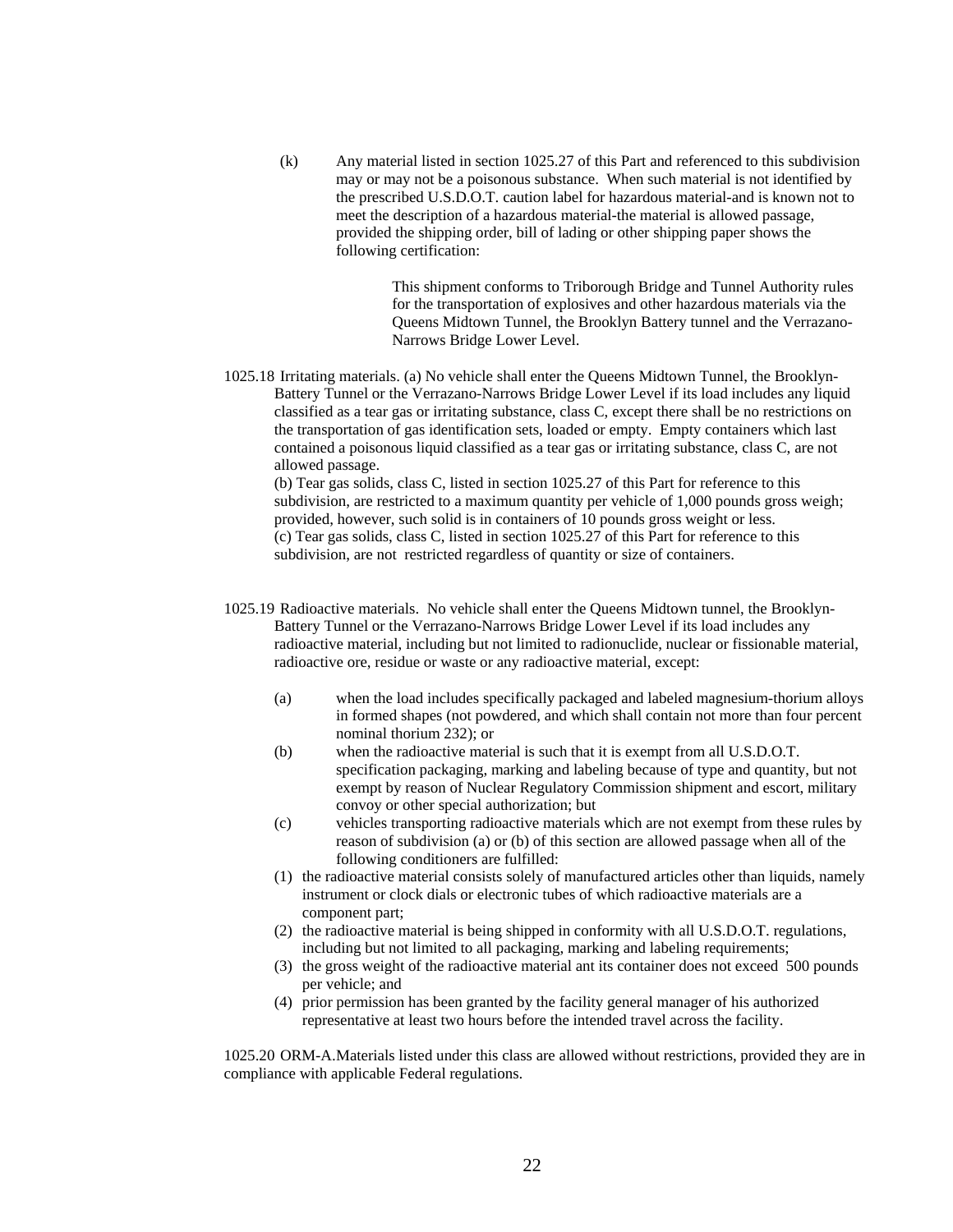1025.21 ORM-B. Materials listed under this class are allowed without restrictions, provided they are in compliance with applicable Federal regulations.

- 1025.22 ORM-C. Materials listed under this class are allowed without restrictions, provided they are in compliance with applicable Federal regulations.
- 1025.23 ORM-D. Materials listed under this class are allowed passage, provided that they are in compliance with all Federal regulations related to unit containers and outside packaging, but shall not exceed 4,000 pounds gross weight in any one vehicle.
- 1025.24 ORM-E. Materials listed under this class are restricted to a maximum quantity per vehicle of 20,000 pounds gross weight; provided, however, that such materials are in metal drums or containers of 55 gallons or less.
- 1025.25 Etiological agent. Materials listed under this class are allowed without restrictions, provided they are in compliance with applicable Federal regulations.
- 1025.26 Index of hazardous materials. (a) to determine which restrictions, if any, apply to the transportation of a hazardous material known by name-*e.g*., acetone:
	- (1) Locate name of hazardous material (as noted on shipping papers) in the alphabetical listing of hazardous materials which follow (section 1025.27[g] of this Part).
	- (2) In column 3, note hazard class. (Acetone is classified as a flammable liquid.)
	- (3) In column 4, note the UN and NA numbers, used in emergency response actions, and refer to the publication HAZARDOUS MATERIALS-1980 EMERGENCY RESPONSE HANDBOOK. (For example, acetone has UN number 1090.)
	- (4) In column 5, find section and subdivision numbers which refer directly to applicable restrictions. For acetone, references are  $1025.14(g)$ , (j), that is, section 1075.14, subdivisions (g) and (j).
- 5) Turn to section number references in column 5. (In our example, it is section 1025.14, flammable liquids.) Then, going down the left-hand margin of the referenced section, locate the subdivision number or numbers also indicated in column 5. In our example, subdivision (g) limits the capacity and type of container that may be transported via the Queens Midtown Tunnel, the Brooklyn-Battery Tunnel, or the Verrazano-Narrows Bridge Lower Level, while making due provision for the passage of empty containers, and prohibiting the passage of loaded or empty tank vehicles. Subdivision (j) has slightly different restrictions, based upon the use of inside containers.

b) To determine which restrictions, if any, apply to the transportation of a hazardous material whose specific name is not known, but whose general class is indicated in the shipping papers:

- (1) Locate, in the alphabetical index column 2, the name of the general class of material with which the unnamed article is normally identified, *e.g.,* "Flammable liquids, n.o.s.," "Corrosive liquid, n.o.s.," etc.
- (2) Proceed as in paragraphs  $(a)(3)-(5)$  of this section

**1025.27 Hazardous materials table.** (a) Users of this table are urged to first read the provisions of sections 1020.1 through 1025.26 of this Title, so that they may familiarize themselves with terms and abbreviations used throughout the table, as well as with certain general provisions pertaining to quantity and loading restrictions (particularly for acids), and to cargo inspection requirements.

(b) Column 1 contains the four symbols as appropriate: Plus (+) and the letters "A," "W," and "E."

(1) The plus (+) fixes the proper shipping name and hazard class for that entry, without regard to whether the material (including its mixtures and solutions) meets the definition of that class. An alternate proper shipping name and hazard class may be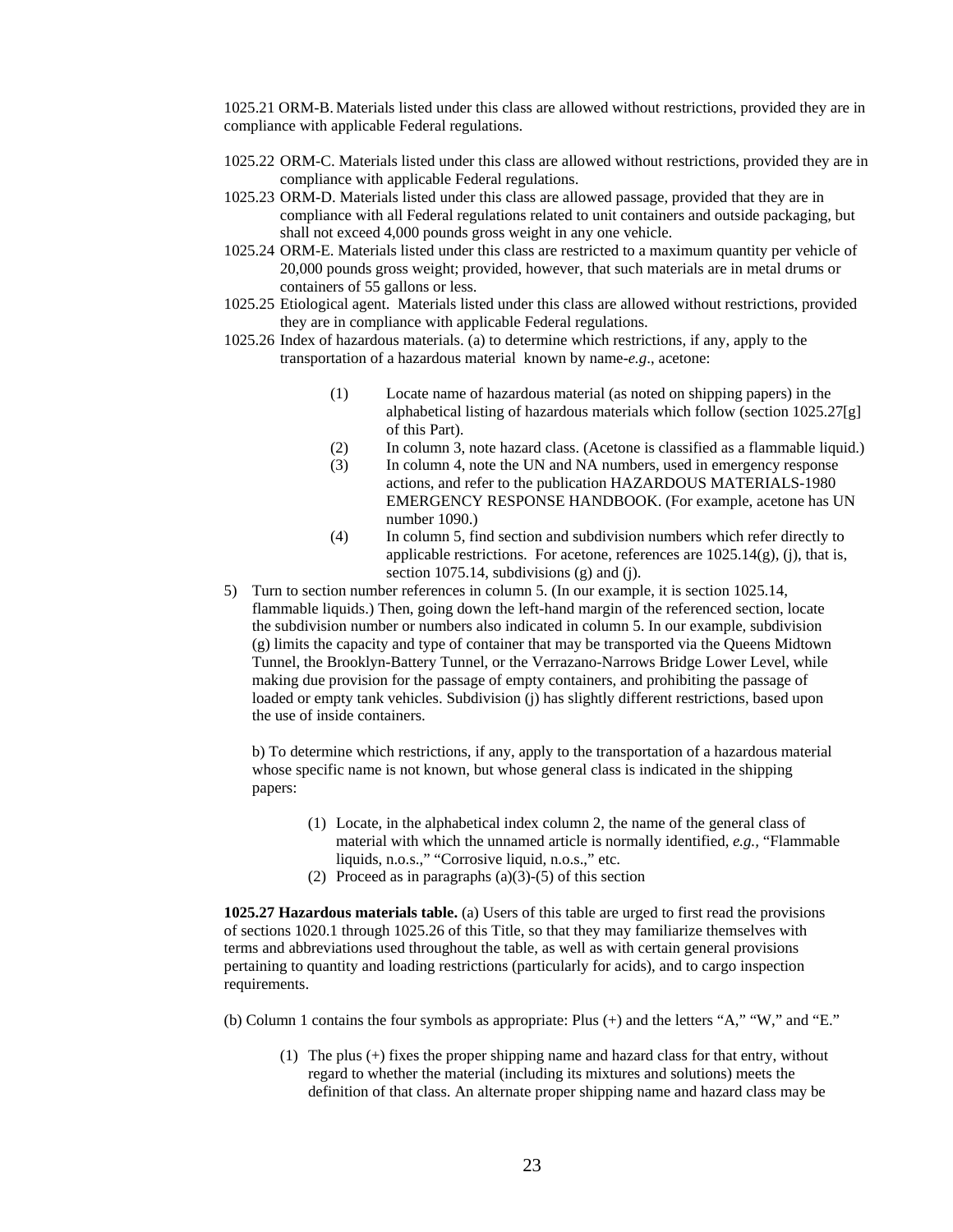authorized by the Associate Director, Office of Hazardous Materials Regulation, MTB (U.S.D.O.T.).

- (2) A letter "A" restricts the application of this Subchapter to materials being transported by aircraft, but a letter "A" has no significance or effect when the material is a hazardous waste.
- (3) A letter "W" restricts the application of this to materials being transported by vessel, but a letter "W" has no significant effect when:
	- i. a letter "E" also appears with it and the material is a hazardous substance; or
	- ii. the material is a hazardous waste.
- (4) A letter "E" identifies materials which are subject to the requirements regarding the mode of transportation or hazard class, if it is a hazardous substance. A hazardous substance which does not meet the defining criteria for another hazard class remains subject to certain requirement as an ORM-E.

c. Column 2 lists the proper shipping name of materials designated as hazardous materials.

- (1) Shipping names may be used in the singular or plural, and in either capital or lower case letters.
- (2) The abbreviation "n.o.i," which means "not otherwise indexed," or "n.o.i.b.n.," which means "not otherwise indexed by name," may be used interchangeably with "n.o.s."
- (3) Except for hazardous wastes, when qualifying words are used as part of the proper shipping name, their sequence on the package markings and shipping paper descriptions is optional. However, the entry in the table reflects the preferred sequence.
- (4) Except for organic peroxides, when one entry references another entry by use of the word *See,* if both names are in roman type, either name may be used as the proper shipping name (*e.g.*  Carbolic acid. See Phenol). For an organic peroxide, the technical name shall be used as the proper shipping name.
- (5) The word *poison* or *poisonous* in this column refers to materials that would cause death by systemic poisoning rather than by corrosive destruction of tissue.
- (6) When a shipping name includes a concentration range as part of the shipping description, the actual concentration being shipped, if it is within the range stated, may be used in place of the concentration range. For example, a hydrogen peroxide solution containing 30% peroxide may be shipped as either "Hydrogen peroxide solution (8% to 40% peroxide)" or "Hydrogen peroxide solution, 30% peroxide."
- (7) The use of the prefix *mono* is optional in any shipping name when appropriate. Thus, *Monoethanolamine* may be used interchangeably with *Ethanolamine.* In *Difluoromonochloroethane,* the term mono is considered to be a prefix to the term *chloroethane* and may be deleted.
- (8) The numbers in italics following a proper shipping name of a material identified by the letter "E" in column 1 specify, in pounds or kilograms, the minimum quantity of the material that constitutes a reportable quantity. For example: *Sodium arsenate (RQ-1000/454)* means that the reportable quantity is 1,000 pounds or 454 kilograms.
- (9) If not included in a proper shipping name in the table, the proper shipping name for a hazardous material that is a hazardous waste must include the word *waste* preceding the name of the material. For example: Waste acetone.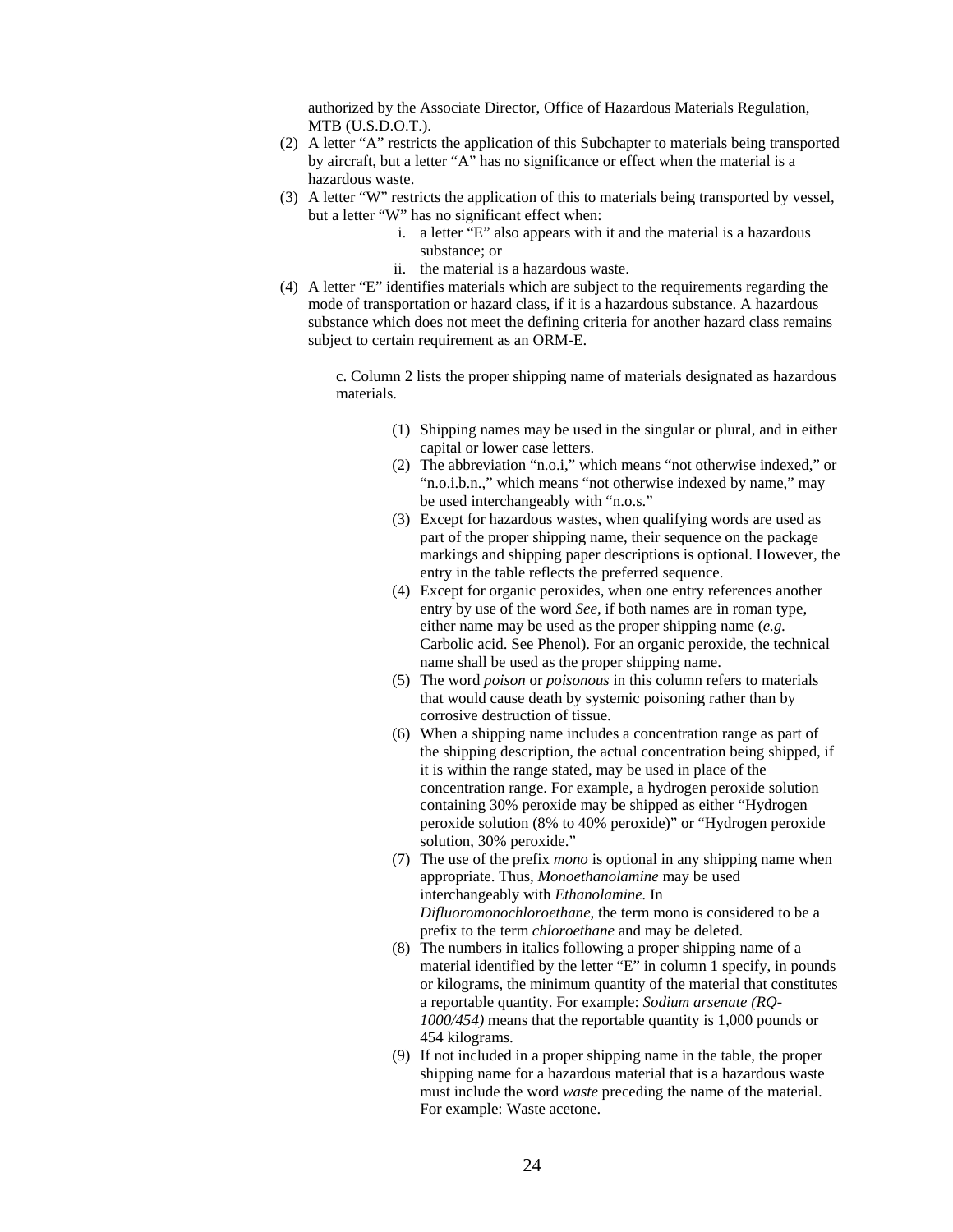- (10)A mixture or solution comprised of a hazardous material, identified in the table by technical name, and a nonhazardous material may be described using the proper shipping name of the hazardous material if:
	- i. the mixture or solution is not specifically identified in the table;
	- ii. the hazard class of the mixture or solution is the same as that of the hazardous material; and
	- iii. the qualifying word *mixture* or *solution,* as appropriate, is added as part of the proper shipping name. For example, a solution of acetone, mineral oil and water, meeting the definition of a flammable liquid, may be described under this optional provision as "Acetone solution, Flammable liquid, UN1090."
- (11)If the proper shipping name for a mixture or solution that is a hazardous substance does not include the name of the hazardous substance or substances, each hazardous substance must be identified in association with the basic description.
- (12)Except for proper shipping names in the tables that are preceded by a plus  $(+)$ :
	- i. If it is specifically determined that a material meets the definition of a hazard class other than the class shown in association with the proper shipping name, the material must be described by an appropriate shipping name listed in association with the correct class for the material.
	- ii. If an appropriate technical name is not shown in the table, selection of a proper shipping name must be made from the general descriptions or n.o.s. entries corresponding to the specific hazard class of the material being shipped. The name that most appropriately describes the material must be used, *e.g.,* an alcohol not listed by name in the table must be shipped as "Alcohol, n.o.s." rather than "Flammable liquid, n.o.s." Some mixtures may be more appropriately described according to their application, such as "Compound, cleaning liquid" or "Compound, rust removing," rather than by an n.o.s. entry such as "Corrosive liquid, n.o.s."
	- iii. If it is specifically determined that a material is not forbidden material and does not meet the definition of any hazard class, the material is not a hazardous material.
	- d. Column 3 contains a designation of the hazard class corresponding to each proper shipping name, or the word *Forbidden.* A material for which the entry in this column if "Forbidden" is not prohibited from being offered or accepted for transportation. This prohibition does not apply if these materials are diluted, stabilized, or incorporated in devices and they are classed in accordance with the definition of hazardous materials contained in part 173 of the *Code of Federal Regulations,* title 49.
	- e. Column 4 lists the identification numbers assigned to hazardous materials. Those preceded by a "UN" are